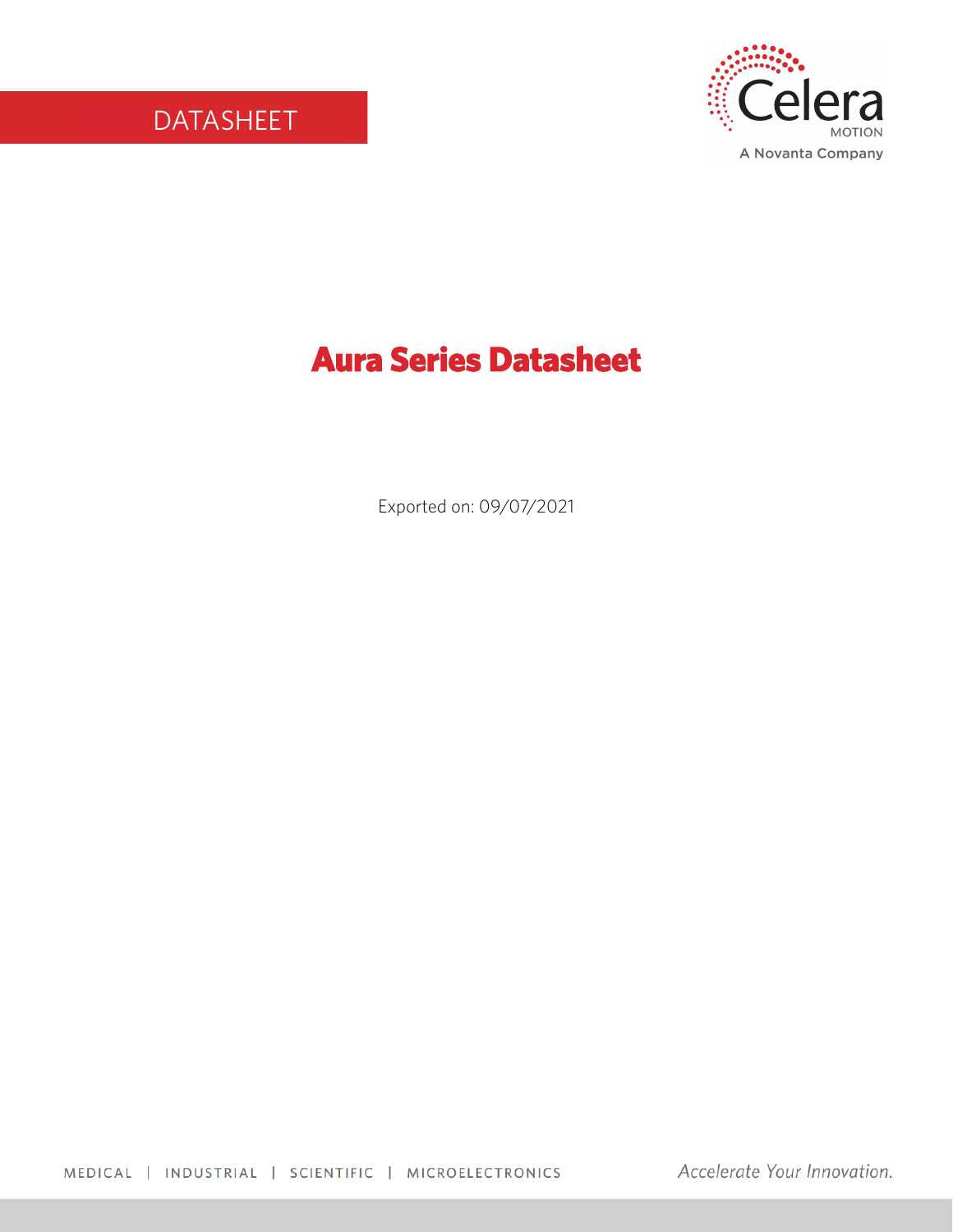

## **Table Of Contents**

| 1     |    |
|-------|----|
| 1.1   |    |
| 1.2   |    |
| 2     |    |
| 2.1   |    |
| 3     |    |
| 4     |    |
| 4.1   |    |
| 4.2   |    |
| 4.3   |    |
| 4.4   |    |
| 4.5   |    |
| 5     |    |
|       |    |
| 5.1   |    |
| 5.1.1 |    |
| 5.2   |    |
| 5.3   |    |
| 6     |    |
| 6.1   |    |
| 6.2   |    |
| 6.3   |    |
|       | 15 |
|       |    |
|       |    |
|       |    |
|       |    |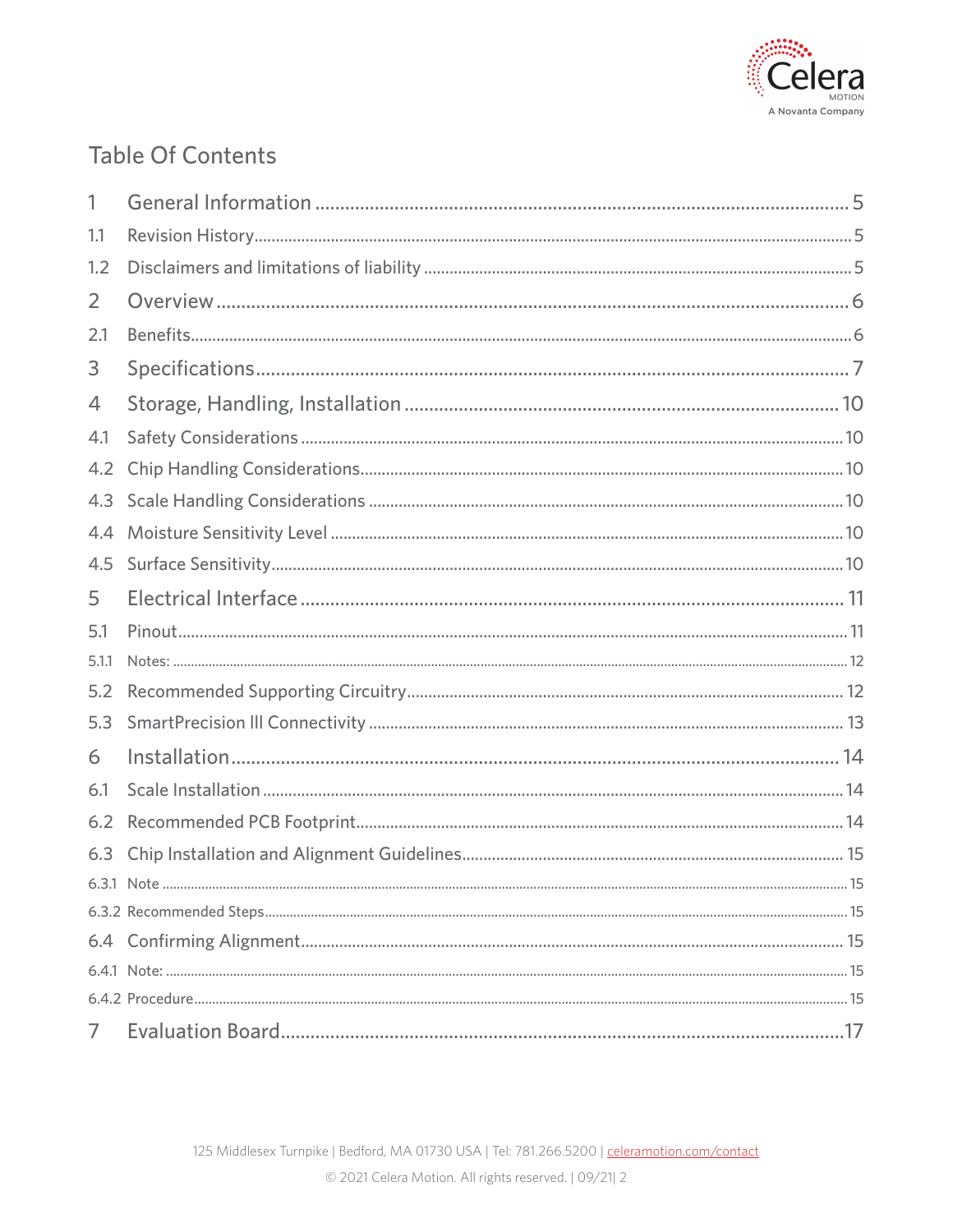

| 7.1             |  |
|-----------------|--|
| 7.2             |  |
| 7.3             |  |
| 7.3.1           |  |
|                 |  |
| 7.4             |  |
| 7.5             |  |
| 8               |  |
| 8.1             |  |
| 8.2             |  |
| 8.3             |  |
| 8.4             |  |
| 8.5             |  |
| 8.6             |  |
| 8.7             |  |
| 8.8             |  |
|                 |  |
|                 |  |
| 8.9             |  |
| 9               |  |
| 9.1             |  |
| 9.2             |  |
| 10 <sup>°</sup> |  |
|                 |  |
|                 |  |
|                 |  |
|                 |  |
|                 |  |
|                 |  |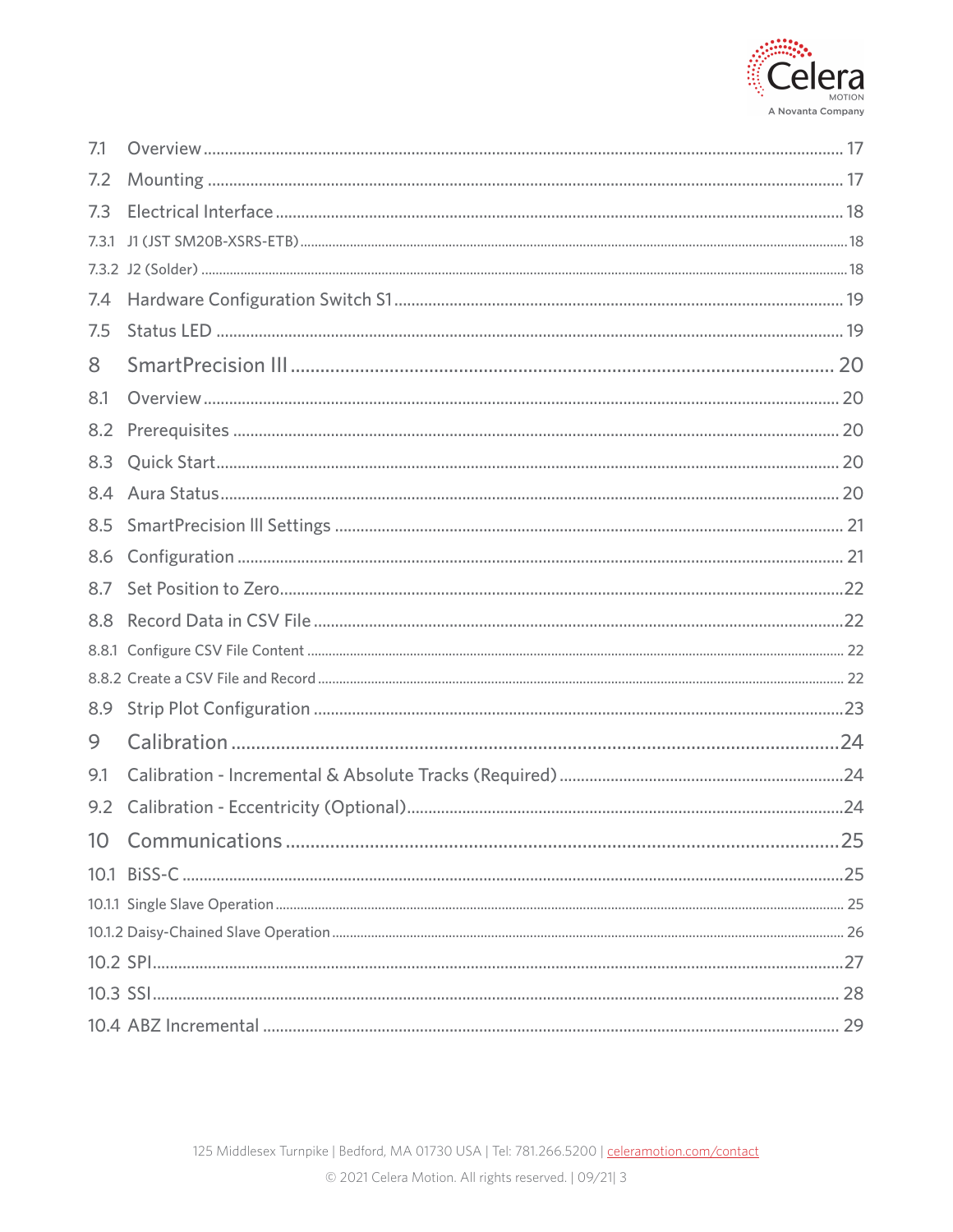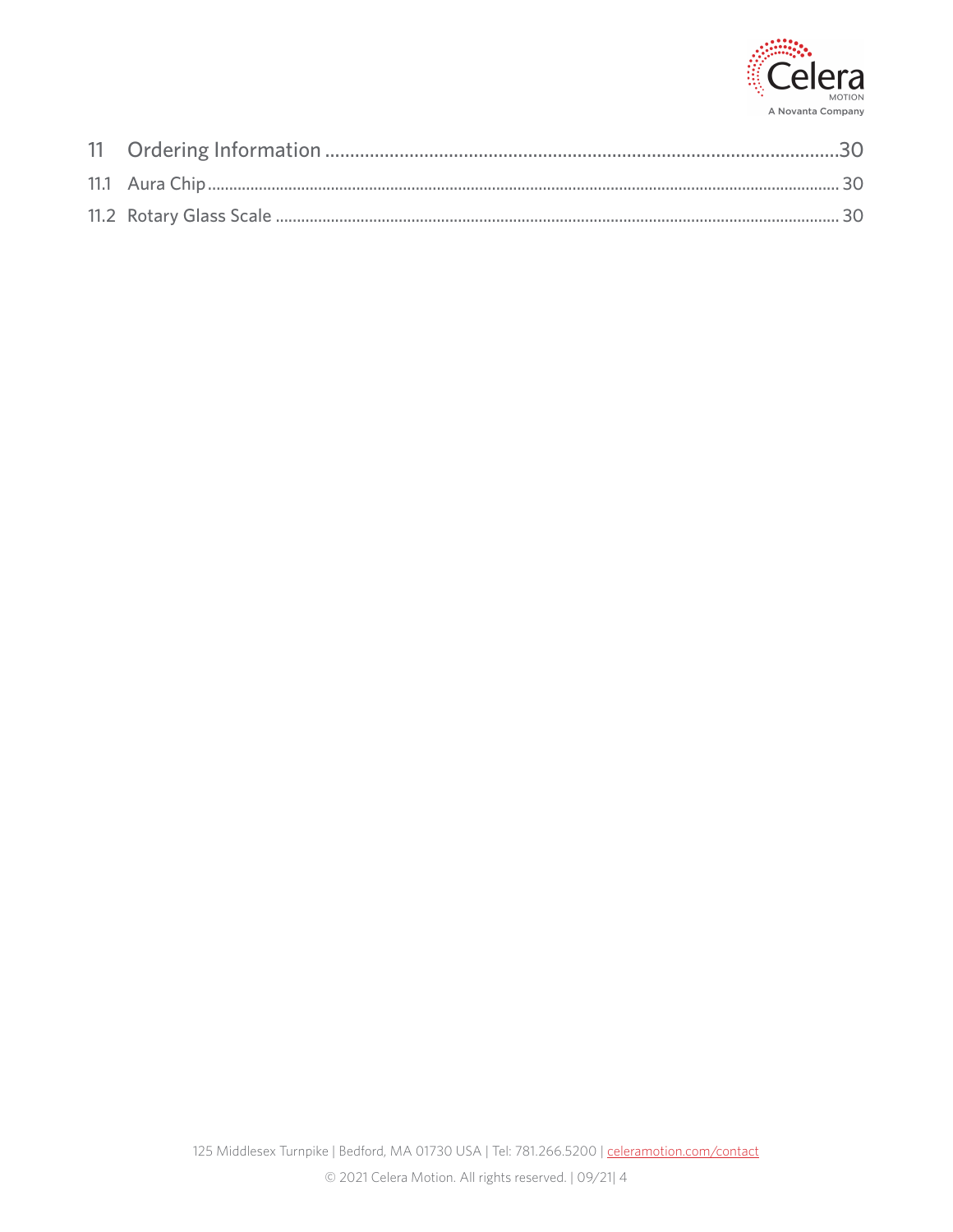

# <span id="page-4-0"></span>1 General Information

#### <span id="page-4-1"></span>1.1 Revision History

| Revision | <b>Release Date</b> | Changes                                                                                  |
|----------|---------------------|------------------------------------------------------------------------------------------|
| 1.0      | Jan 26 2021         |                                                                                          |
| 1.1      |                     | Storage temperature. BiSS daisy-chain.                                                   |
| 1.2      | May 28 2021         | Electrical Interface update. Communications added.                                       |
| 1.3      | Jun 23 2021         | Changed Function naming on Electrical Interface page to be consistent with<br>schematic. |
| 1.4      | Aug 31 2021         | Updated requirement for digital/analog calibration.                                      |

### <span id="page-4-2"></span>1.2 Disclaimers and limitations of liability

The information contained within this document contains proprietary information belonging to Celera Motion. Such information is supplied solely for the purpose of assisting users of the product in its installation.

Celera Motion rejects all liability for errors or omissions in the information or the product or in other documents mentioned in this document.

The text and graphics included in this document are for the purpose of illustration and reference only. The specifications on which they are based are subject to change without notice.

This document may contain technical or other types of inaccuracies. The information contained within this document is subject to change without notice and should not be construed as a commitment by Celera Motion. Celera Motion assumes no responsibility for any errors that may appear in this document.

Some countries do not allow the limitation or exclusion of liability for accidental or consequential damages, meaning that the limits or exclusions stated above may not be valid in some cases.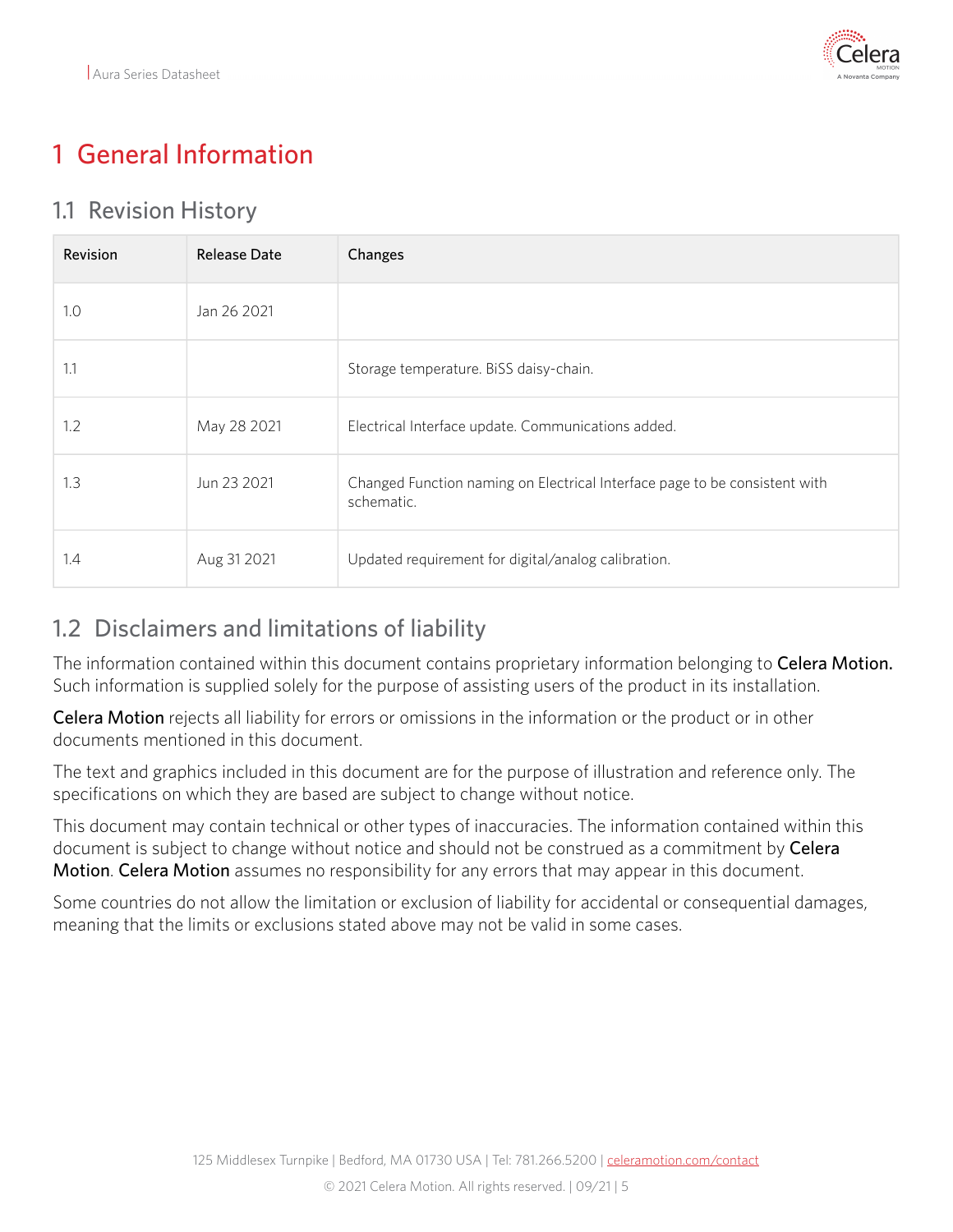

## <span id="page-5-0"></span>2 Overview

Aura employs a short wavelength LED for precise absolute position decoding. An incremental scale track and advanced sensor produce pure sinewave signals enabling high resolution interpolation with run-speeds up to 83,721 rpm. High repeatability and accuracy satisfy the most demanding applications.

The small, low power consumption SMT package integrates easily into an OEM PCB. Generous alignment tolerances facilitate installation. Built-in scale eccentricity compensation improves production efficiency and eliminates the cost of dual averaging encoders.

High speed BiSS-C delivers the minimal latency required for high bandwidth control loops. SSI, SPI and AqB interfaces complete the comprehensive connectivity options. AqB provides the flexibility to operate incrementally after initial absolute position is determined. AqB also enables interface redundancy when safety is an issue.

SmartPrecision lll is intuitive software for calibration, alignment and status monitoring. Encoder data can be sampled and recorded in a CSV file. To simplify installation, Celera Motion also provides hubs with premounted encoder scales. For fast prototyping, a compact, easy-connect Evaluation Board is available in limited quantities (consult your sales representative). Note that the Evaluation Board accessory is in the beta stage of release.

### <span id="page-5-1"></span>2.1 Benefits

- True absolute position no wake-and-wiggle
- Small, low power SMT package
- High resolution and accuracy
- High run-speed
- Wide alignment tolerances
- Eccentricity compensation
- Low communications latency
- Comprehensive connectivity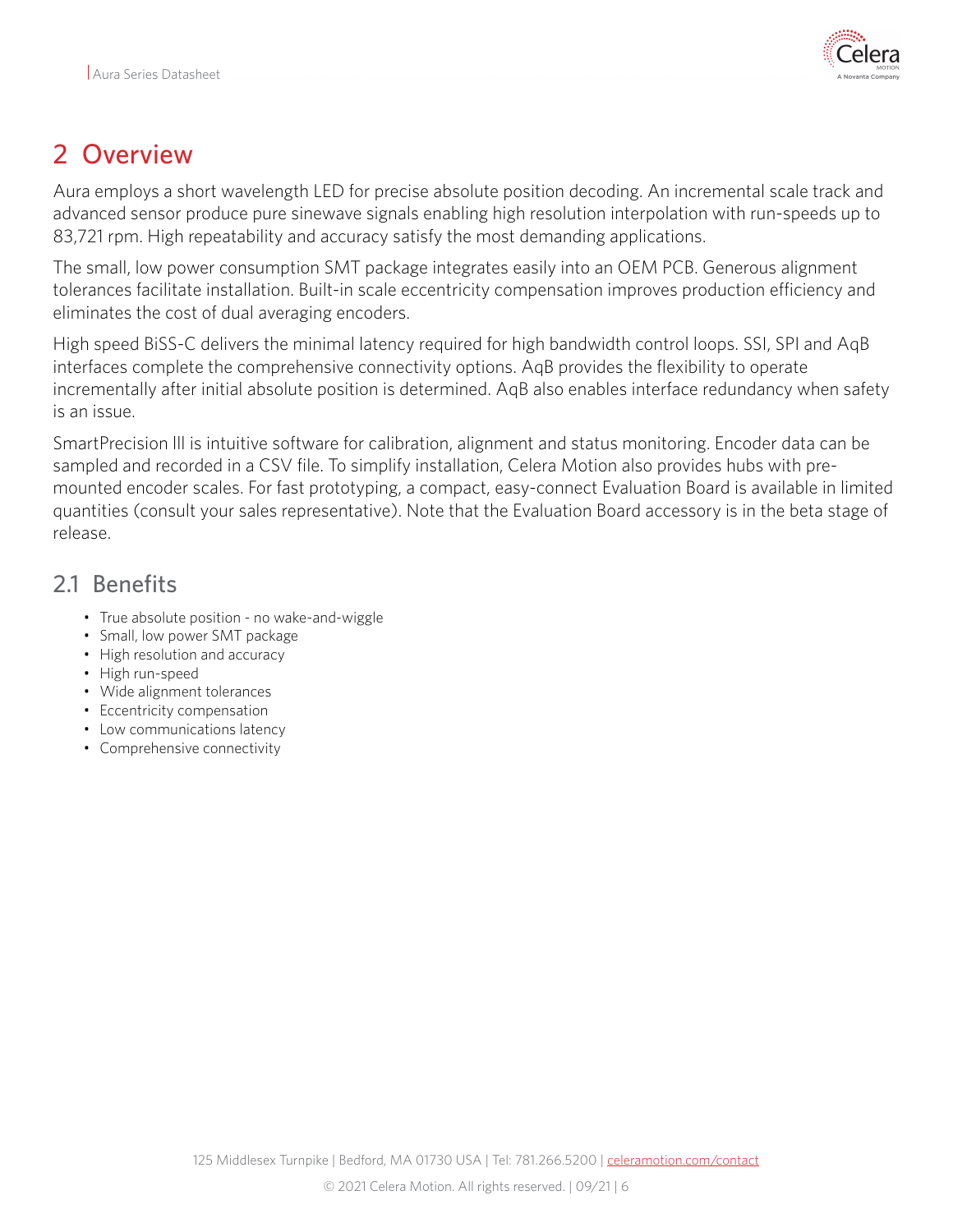

# <span id="page-6-0"></span>3 Specifications

| System Data                         | AUR-R-B                                                |                                       |  |
|-------------------------------------|--------------------------------------------------------|---------------------------------------|--|
| Scale Sizes (OD)                    | 18.0 mm                                                | 33.0 mm                               |  |
| Resolution                          | 18-22 bits                                             | 18-22 bits                            |  |
| Accuracy*                           | $\pm$ 0.01 $^{\circ}$                                  | ± 0.01°                               |  |
| Alignment Tolerances (TAN, RAD, Z)* | $\pm$ 0.10, $\pm$ 0.40, $\pm$ 0.50 mm                  | $\pm$ 0.20, $\pm$ 0.40, $\pm$ 0.50 mm |  |
| Max. Speed                          | 83,721 rpm                                             | 41,983 rpm                            |  |
| Repeatability                       | 1 LSB                                                  | 1LSB                                  |  |
| Jitter (Position Noise)             | $< 1$ LSB<br>$< 1$ LSB                                 |                                       |  |
| Jitter Averaging Sample Size**      | 19 bits = 4, 20 bits = 12, 21 bits = 45, 22 bits = 287 |                                       |  |

\*Specification assumes calibration has been done.

\*\*Jitter is specified as <1 LSB at 18 bits resolution. At 22 bits (x16) resolution, jitter would be < 4th LSB at that resolution. Position sample averaging in the drive/controller can be used to eliminate jitter at higher resolutions. The recommended number of samples depends on the resolution. In noisy environments it may be necessary to increase the sample size.

Alignment tolerances assume a concentric scale and precise chip placement using fiducial guides. See Installation for further details. If eccentricity error and chip placement error are present, Radial and Tangential tolerances must be adjusted. As an example, for 33 mm scale:

Eccentricity Error = 0.02 mm, Chip Placement Error = 0.06 mm (typical without fiducial-guided placement) Radial Tolerance =  $\pm$  (0.40 - 0.02 - 0.06) =  $\pm$  0.32 Tangential Tolerance =  $\pm$  (0.20 - 0.02 - 0.06) =  $\pm$  0.12

| <b>Electrical Data</b> |                    |
|------------------------|--------------------|
| VAA Supply Voltage     | 4.5 VDC to 5.5 VDC |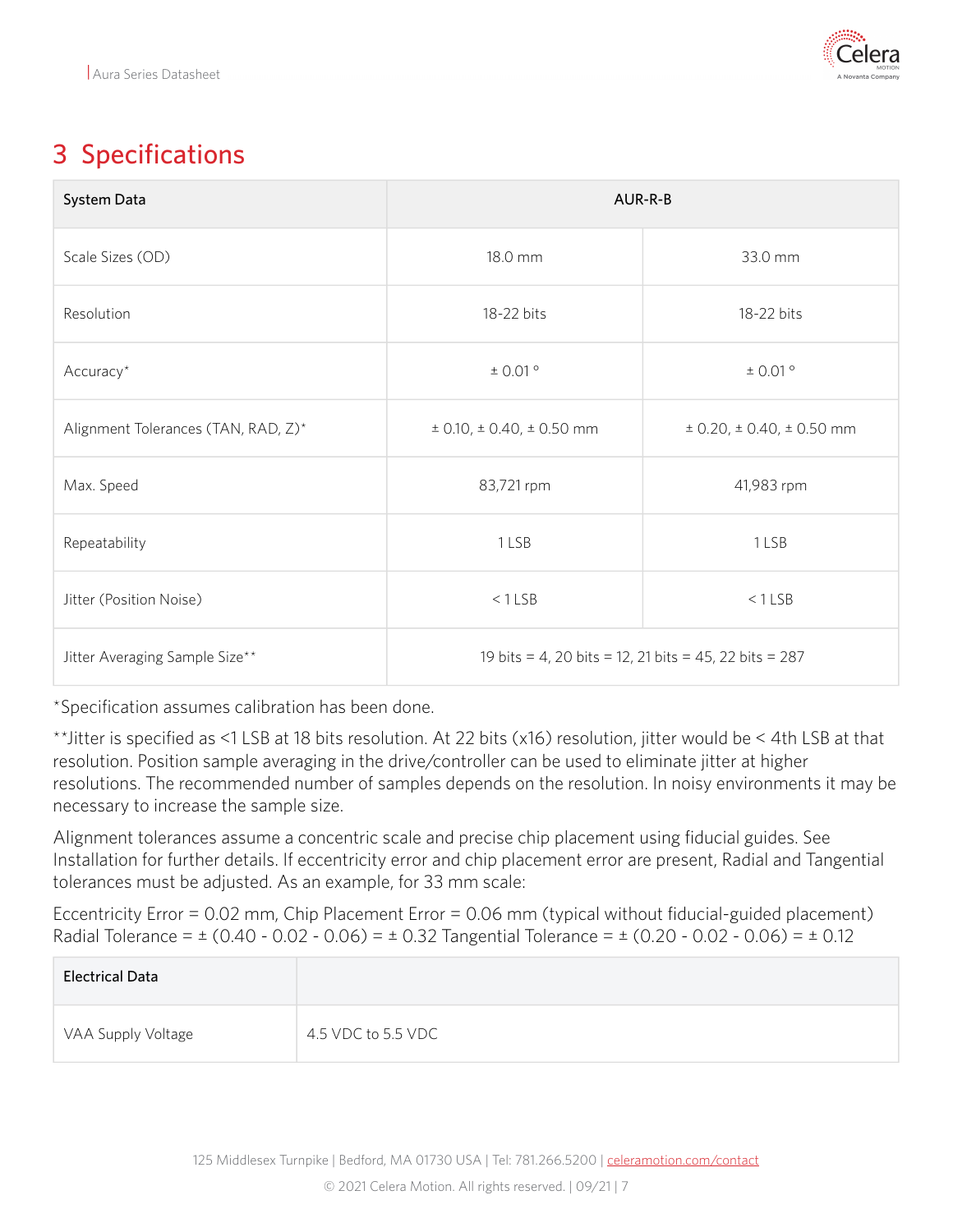

| <b>Electrical Data</b>      |                                 |
|-----------------------------|---------------------------------|
| VDDIO Supply Voltage        | 2.5 VDC to 5.5 VDC              |
| Supply Current              | 45 mA                           |
| Input Voltage Thresholds    | Low: 30% VDDIO, High: 70% VDDIO |
| Output Voltage Thresholds   | Low: 10% VDDIO, High: 90% VDDIO |
| <b>BiSS Max. Clock Rate</b> | 20 MHz                          |
| <b>BiSS Latency</b>         | $< 5 \mu$ sec                   |
| SPI Max. Clock Rate         | 12 MHz                          |
| SPI Latency                 | $< 5 \mu$ sec                   |
| SSI Max. Clock Rate         | 10 MHz                          |
| SSI Latency                 | $<$ 30 $\mu$ sec                |
| AB Min. Edge Separation     | 37.5 nsec                       |
| Mechanical Data             |                                 |
| Size                        | $9.0 \times 7.0 \times 1.2$ mm  |
| Fly Height                  | 1.75 mm                         |
| Weight                      | 1.5 g                           |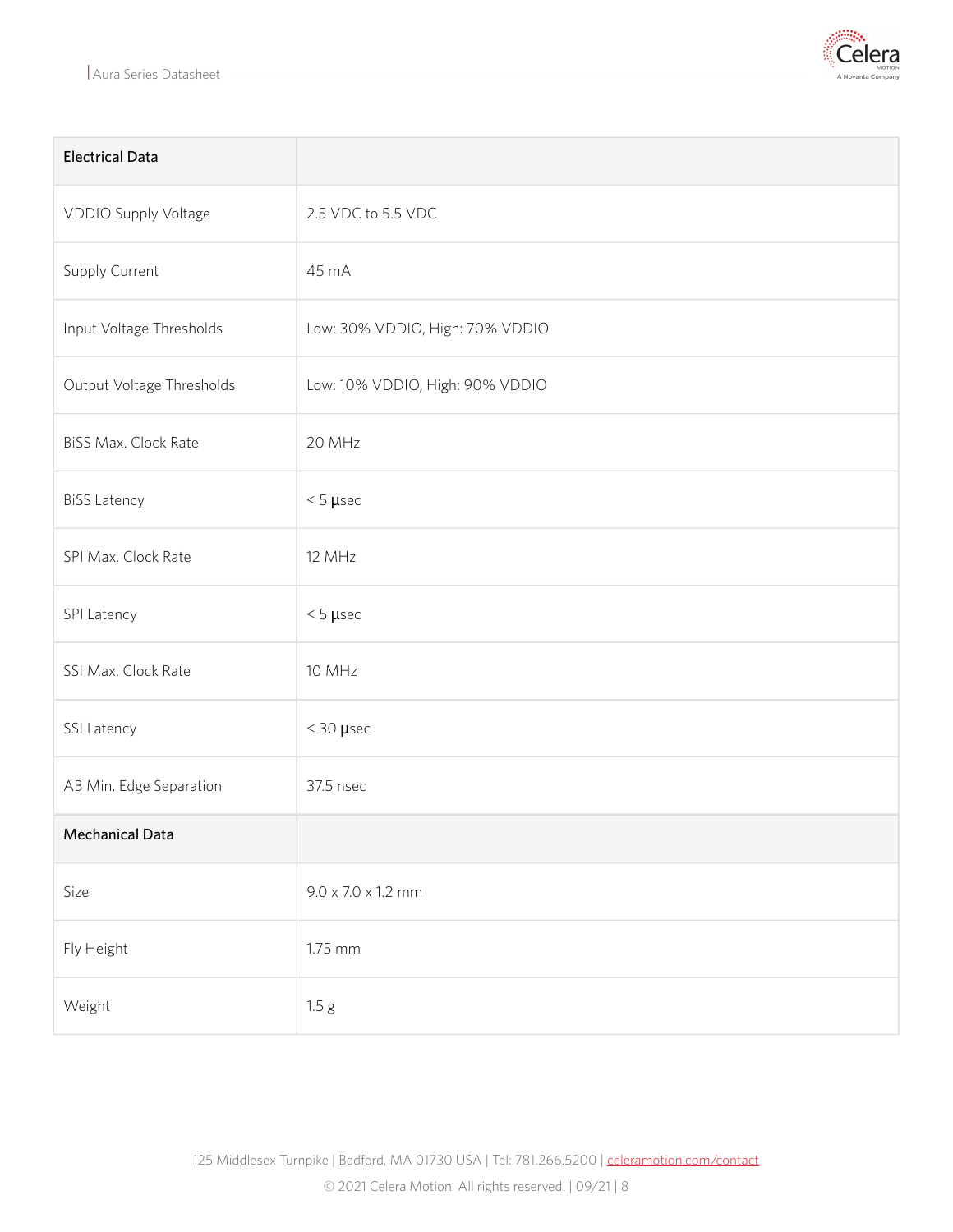

| <b>Environmental Data</b>  |                                           |  |
|----------------------------|-------------------------------------------|--|
| Operating Temperature      | $-20^{\circ}$ C to 85 $^{\circ}$ C        |  |
| Storage Temperature        | $-40^{\circ}$ C to 110 $^{\circ}$ C       |  |
| Soldering Peak Temperature | 245°C < 20 sec, convection reflow         |  |
| Moisture Sensitivity Level | 5a                                        |  |
| Contamination Immunity*    | Tolerant to fingerprints from clean hands |  |
| Humidity                   | 10-85 % RH Non-Condensing                 |  |

#### \* See Handling and Installation for guidelines on minimizing contamination

| <b>Reliability Data</b> |                                               |
|-------------------------|-----------------------------------------------|
| <b>MTBF</b>             | > 77,000 hours (@ 55°C operating temperature) |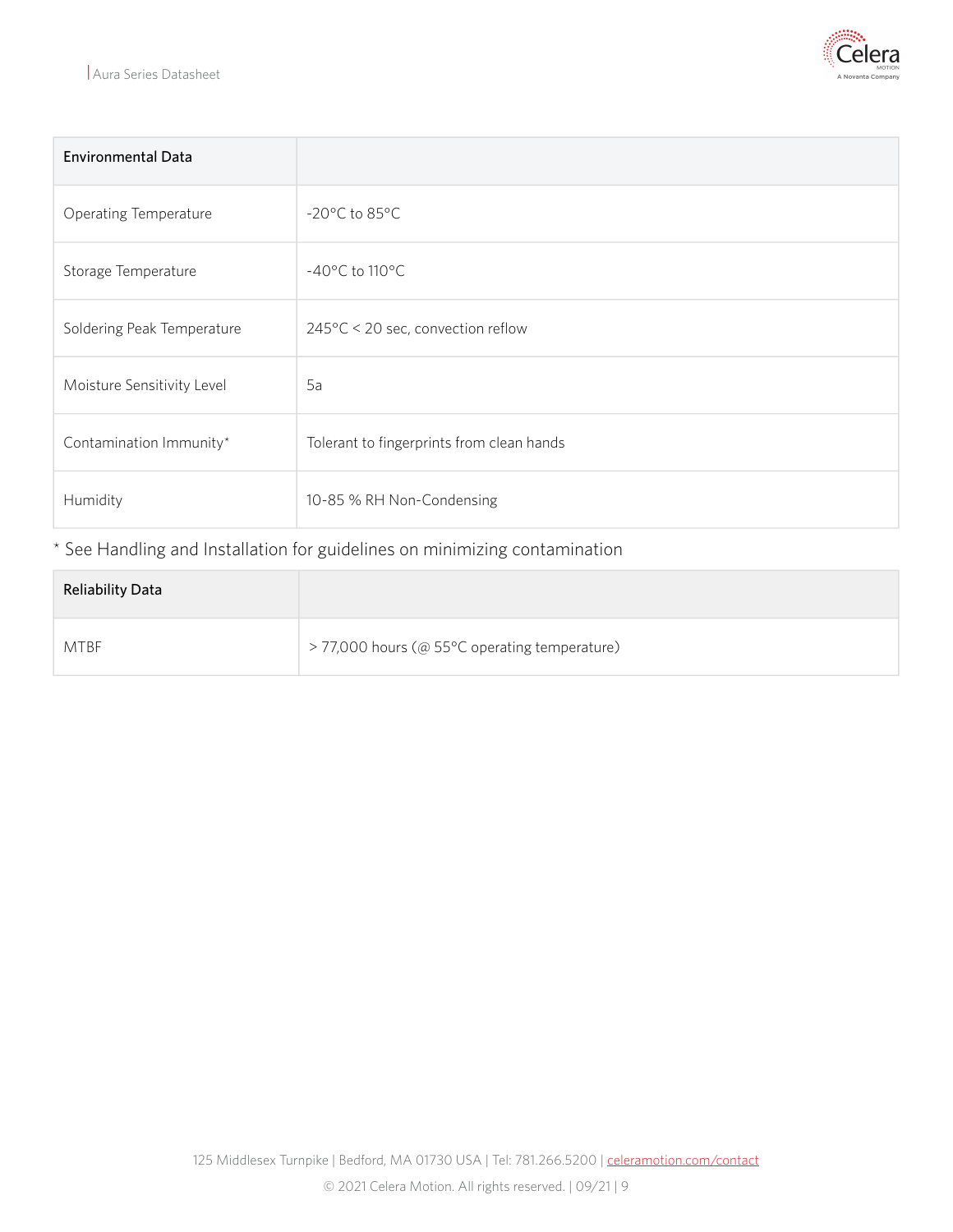

# <span id="page-9-0"></span>4 Storage, Handling, Installation

Aura is a precision electronic instrument. It has been designed to function in a wide range of applications and environments. To take full advantage of the encoder design, allow easy access to the sensor for service and/or replacement. For optimal performance and reliability:

- DO follow standard ESD precautions while handling the sensor.
- DO allow proper clearance for sensor head alignment.
- DO follow setup and alignment instructions for the encoder system.
- DO, where possible, install the scales in an inverted or vertical position to minimize accumulation of dust.
- DO NOT store sensors in an uncontrolled environment.
- DO NOT electrically overstress the sensor (power supply ripple/noise).
- DO NOT intentionally "hot swap" the sensor if the device is energized.
- DO NOT hand solder. Hand soldering can cause damage to the device.

### <span id="page-9-1"></span>4.1 Safety Considerations

Depending on the mode of operation, Aura can emit a highly concentrated visible blue light which can be hazardous to the human eye. Products that incorporate this device should follow the safety precautions given in IEC 60825-1 and IEC 62471.

#### <span id="page-9-2"></span>4.2 Chip Handling Considerations

Follow Electrostatic Discharge (ESD) precautions at all times. Prior to reflow soldering, pay particular attention to preventing ESD damage as the damage threshold is 500 V.

The optical window is tolerant to clean fingerprints but avoid contact wherever possible.

#### <span id="page-9-3"></span>4.3 Scale Handling Considerations

Gloved handling is not required but is recommended. If gloves are not used, hands should be clean and contact with scale tracks avoided.

#### <span id="page-9-4"></span>4.4 Moisture Sensitivity Level

Aura is an MSL 5a component and must go through a bake out procedure prior to being soldered in place. Please refer to IPC/JEDEC J-STD-033 for appropriate MSL 5a bake conditions.

#### <span id="page-9-5"></span>4.5 Surface Sensitivity

When handling Aura, do not allow the pickup device to touch anywhere in the Keep Out Zone - LED surface and glass windows. Scratches or 'digs' in the Keep Out Zone can affect the encoder performance.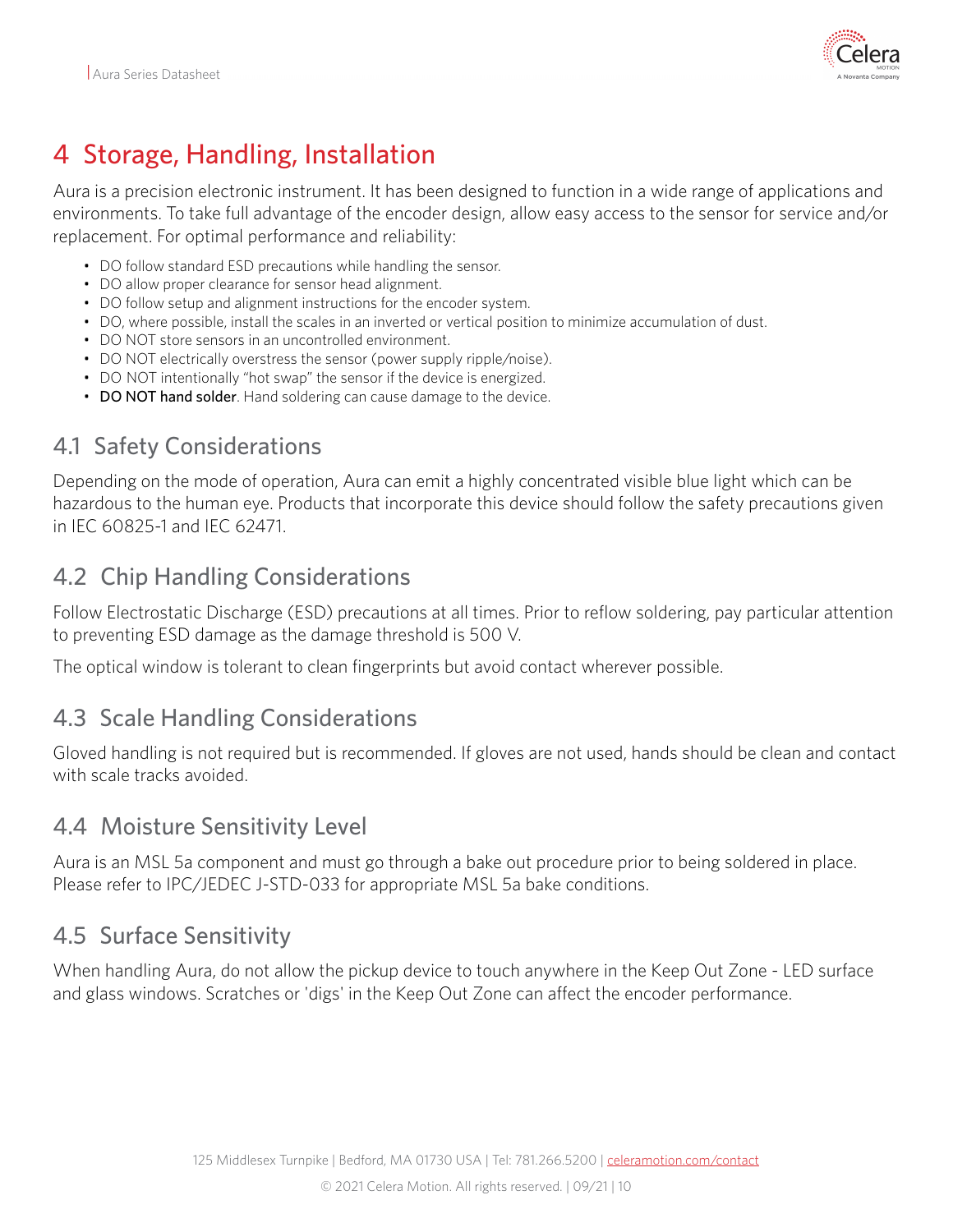Aura Series Datasheet



## <span id="page-10-0"></span>5 Electrical Interface

<span id="page-10-1"></span>5.1 Pinout



Through Chip View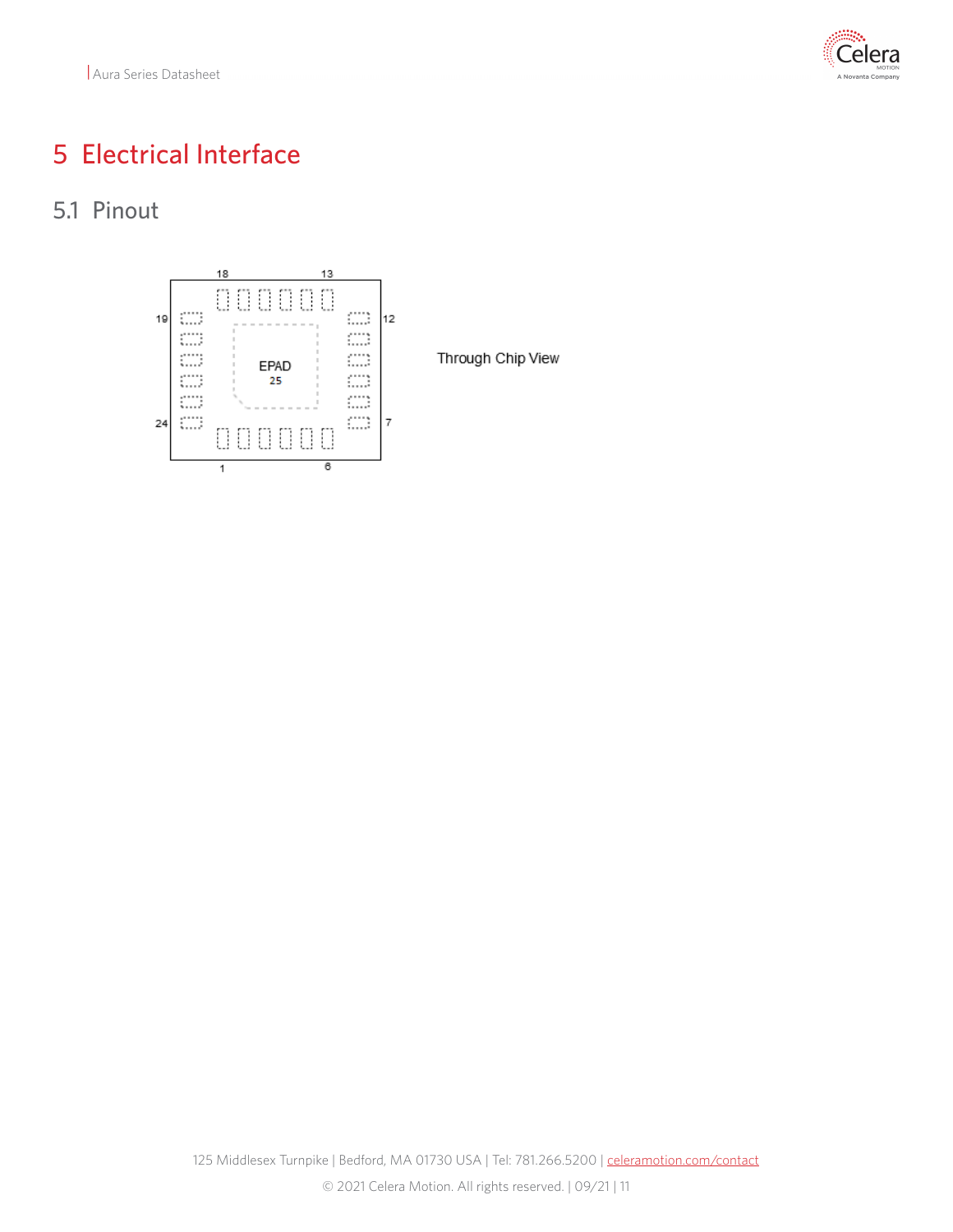

| Pin            | <b>Function</b>                     | Pin | <b>Function</b>               |
|----------------|-------------------------------------|-----|-------------------------------|
| $\mathbf{1}$   | $\overline{B}$ iSS/SPI <sup>1</sup> | 14  | <b>NC</b>                     |
| 2              | <b>NC</b>                           | 15  | <b>NC</b>                     |
| 3              | <b>NC</b>                           | 16  | NC                            |
| 4              | <b>NC</b>                           | 17  | <b>NC</b>                     |
| 5              | <b>NC</b>                           | 18  | B                             |
| 6              | $\overline{\text{SPLCS}}^2$         | 19  | А                             |
| $\overline{7}$ | MA/SCLK                             | 20  | GPIO_1 (Warning)              |
| 8              | SLI/MOSI                            | 21  | GPIO_0 (Error)                |
| 9              | SLO/MISO                            | 22  | $\overline{\mathsf{RESET}}^4$ |
| 10             | FILT <sup>3</sup>                   | 23  | AGND                          |
| 11             | DGND                                | 24  | VAA                           |
| 12             | VDDIO                               | 25  | EPAD                          |
| 13             | Z                                   |     |                               |

#### <span id="page-11-0"></span>5.1.1 Notes:

- 1. BiSS mode = pin pulled low, SPI mode = pin pulled high
- 2. Chip is selected when pin is pulled low. Chip is not selected when pin is pulled high. In BiSS mode, pin should be pulled high.
- 3. Decoupling capacitor pin see Recommended Supporting Circuitry
- 4. Reset = pin pulled low, Active = pin pulled high

### <span id="page-11-1"></span>5.2 Recommended Supporting Circuitry

- Note separation of VAA and VDDIO via ferrites
- Connect DGND and AGND at star point close to chip
- BiSS Mode: connect Pin 1 (BiSS/SPI) to DGND
- SPI Mode: connect Pin 1 (BiSS/SPI) to VDDIO
- Solder EPAD to PCB Pad for heat dissipation only, make no electrical connection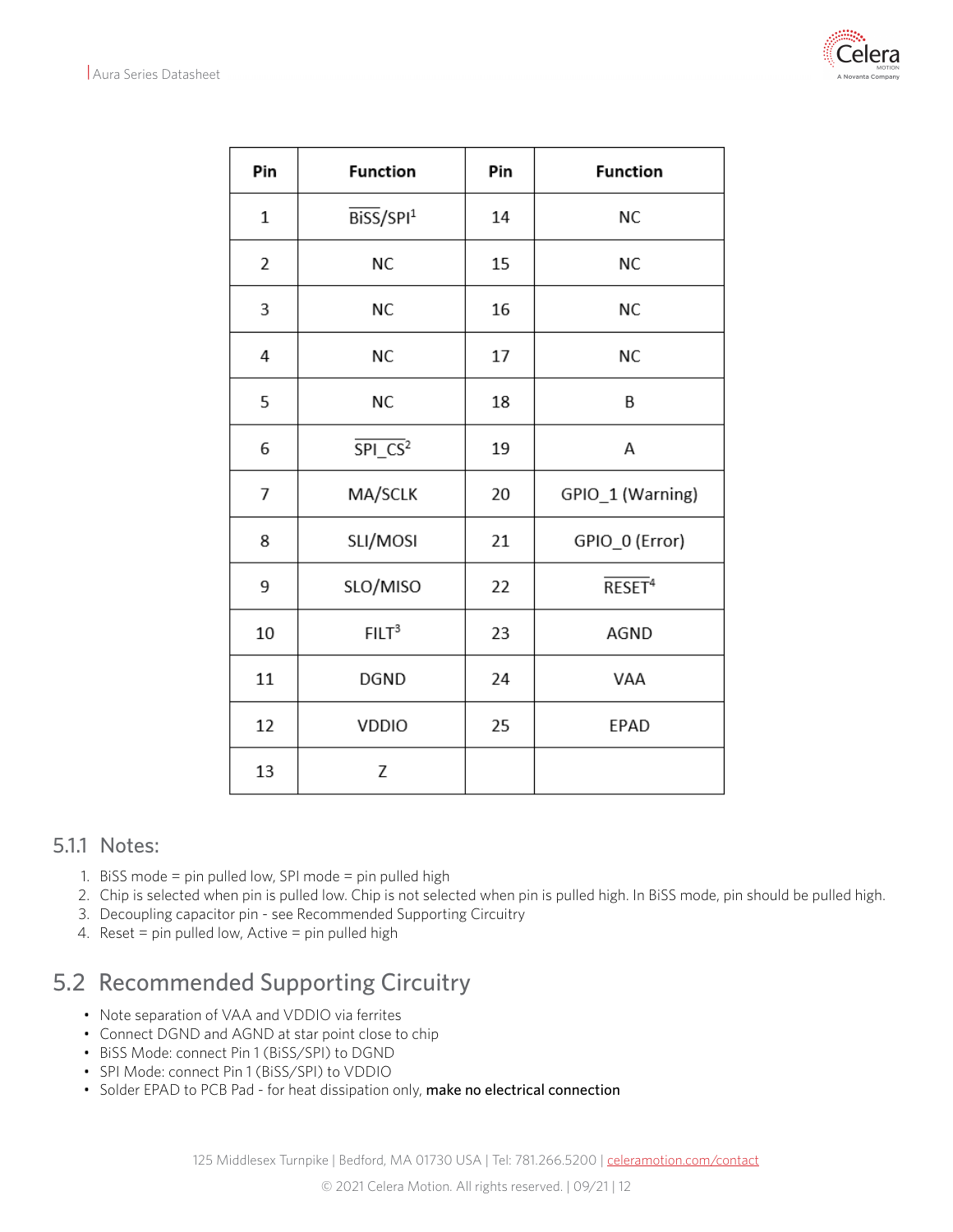



### <span id="page-12-0"></span>5.3 SmartPrecision lll Connectivity

SmartPrecision lll requires access to Aura BiSS interface via BiSS/USB converter. See SmartPrecison lll.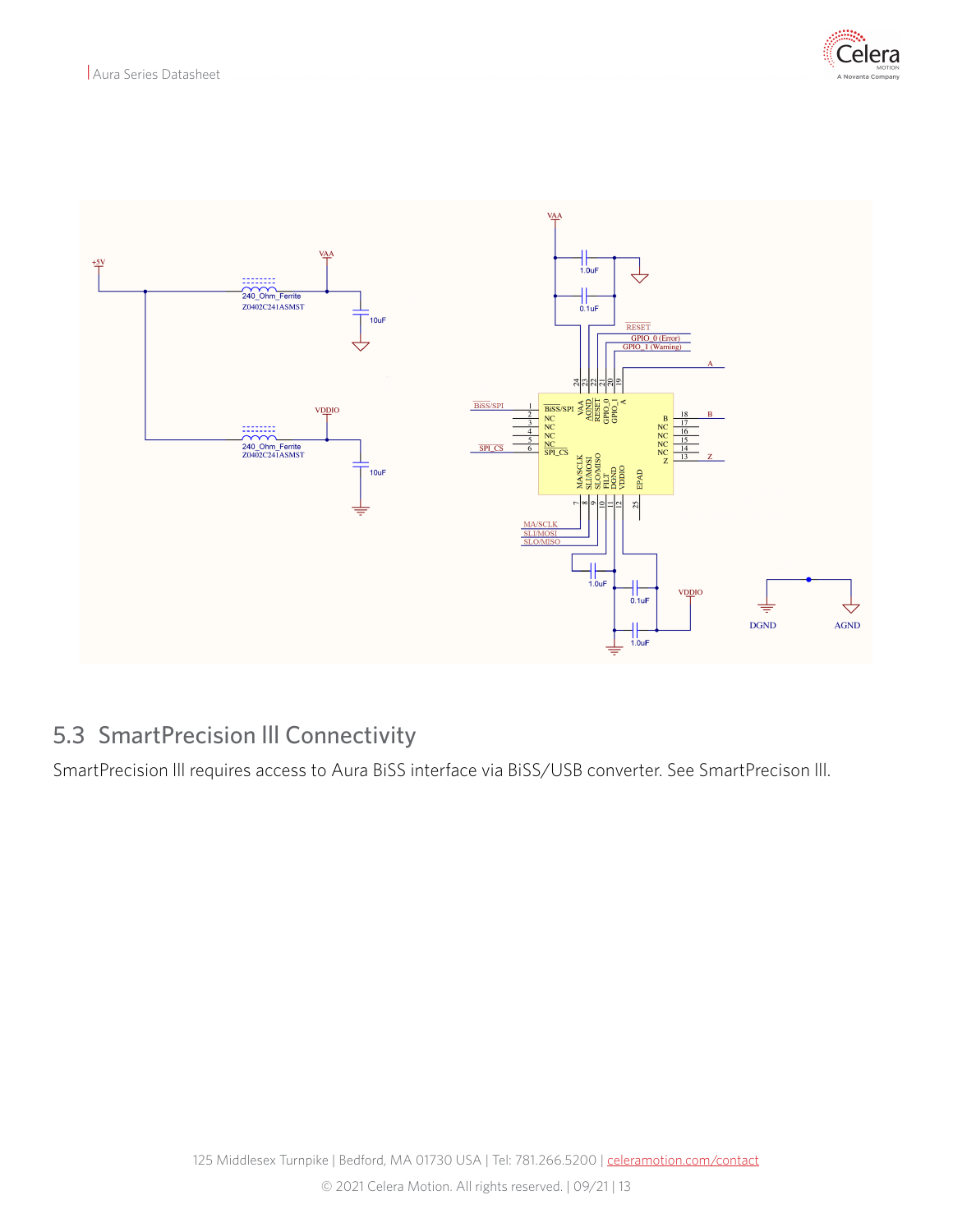

# <span id="page-13-0"></span>6 Installation

### <span id="page-13-1"></span>6.1 Scale Installation

Where possible, install the scales in an inverted or vertical position to minimize accumulation of dust. Ensure scale is free of contamination. If contamination is present, follow cleaning guidelines: [Cleaning Optics](https://www.celeramotion.com/microe/support/technical-papers/cleaning-encoder-optics/)<sup>1</sup>

### <span id="page-13-2"></span>6.2 Recommended PCB Footprint



| Parameter    | Description       | <b>Dimensions</b> |
|--------------|-------------------|-------------------|
| $\forall$    | Y Distance Pads   | 5.80 mm           |
| $\sf B$      | X Distance Pads   | 7.80 mm           |
| $\mathsf{C}$ | Step Size Pads    | 1.00 mm           |
| D            | Pads Size (L x W) | 0.70 mm x 0.35 mm |
| E            | EPAD Size (L x W) | 3.70 x 3.70 mm    |

• All dimension tolerances are ± 0.02 mm

• EPAD is centered in Y (A) and X (B)

<sup>1</sup> https://www.celeramotion.com/microe/support/technical-papers/cleaning-encoder-optics/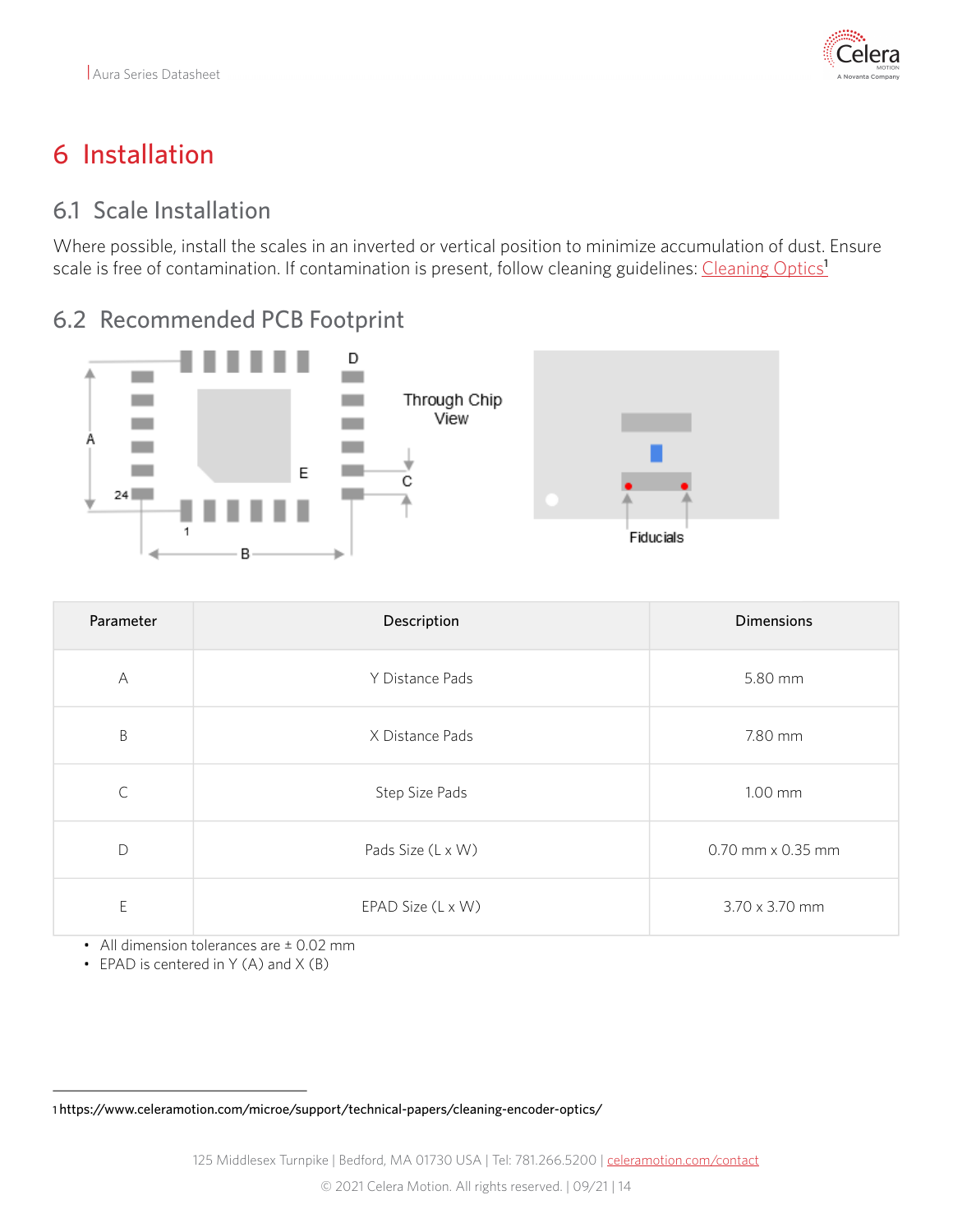

## <span id="page-14-0"></span>6.3 Chip Installation and Alignment Guidelines

#### <span id="page-14-1"></span>6.3.1 Note

- Please refer to Interface Drawings ID-00414 (18 mm scale) and ID-00415 (33 mm scale)
- Please refer to Specifications (Mechanical) for alignment tolerances
- Z alignment is defined by the distance from the scale to the chip mounting surface of the Customer PCB
- Radial and Tangential alignments are defined by the locations of the Aura chip fiducials relative to the scale centerlines. Do not use pad centerlines as an alignment reference

#### <span id="page-14-2"></span>6.3.2 Recommended Steps

- Define precision benching edges on the Customer PCB
- Precisely place the chip relative to the benching edges by aligning the chip fiducials with fiducials or other references on the Customer PCB during the SMT process
- Ensure the chip window is clean. If contamination is present, follow cleaning guidelines: [Cleaning Optics](https://www.celeramotion.com/microe/support/technical-papers/cleaning-encoder-optics/)<sup>2</sup>
- Employ the Customer PCB benching edges to accurately position the chip relative to the scale

Note that Radial and Tangential alignment tolerances must be adjusted if fiducial guided placement is not employed and the chip is merely allowed to settle on the pads.

### <span id="page-14-3"></span>6.4 Confirming Alignment

Execute the following procedure to ensure that alignment is within tolerance.

#### <span id="page-14-4"></span>6.4.1 Note:

- To reboot encoder, cycle power or Disconnect/Connect in SmartPrecision lll (if encoder power is supplied exclusively via BiSS/USB adapter)
- Record position using an external controller or SmartPrecision lll
- Ensure scale is stationary relative to readhead during read/reboot/read cycles

#### <span id="page-14-5"></span>6.4.2 Procedure

- 1. Position scale zero marker approximately under Aura LED
- 2. Apply power to encoder
- 3. Record position
- 4. Position should be approximately zero. Pass: continue. Fail: realign encoder and start over.
- 5. Reboot encoder
- 6. Record position again
- 7. The position difference before/after reboot should be within the jitter range. If the alignment is out of tolerance there will be a significant change in position. Pass: continue. Fail: realign encoder and start over.
- 8. Move counterclockwise to ~90° position
- 9. Record position
- 10. Reboot encoder
- 11. Record position again
- 12. The position difference before/after reboot should be within the jitter range. If the alignment is out of tolerance there will be a significant change in position. Pass: continue. Fail: realign encoder and start over.

<sup>2</sup> https://www.celeramotion.com/microe/support/technical-papers/cleaning-encoder-optics/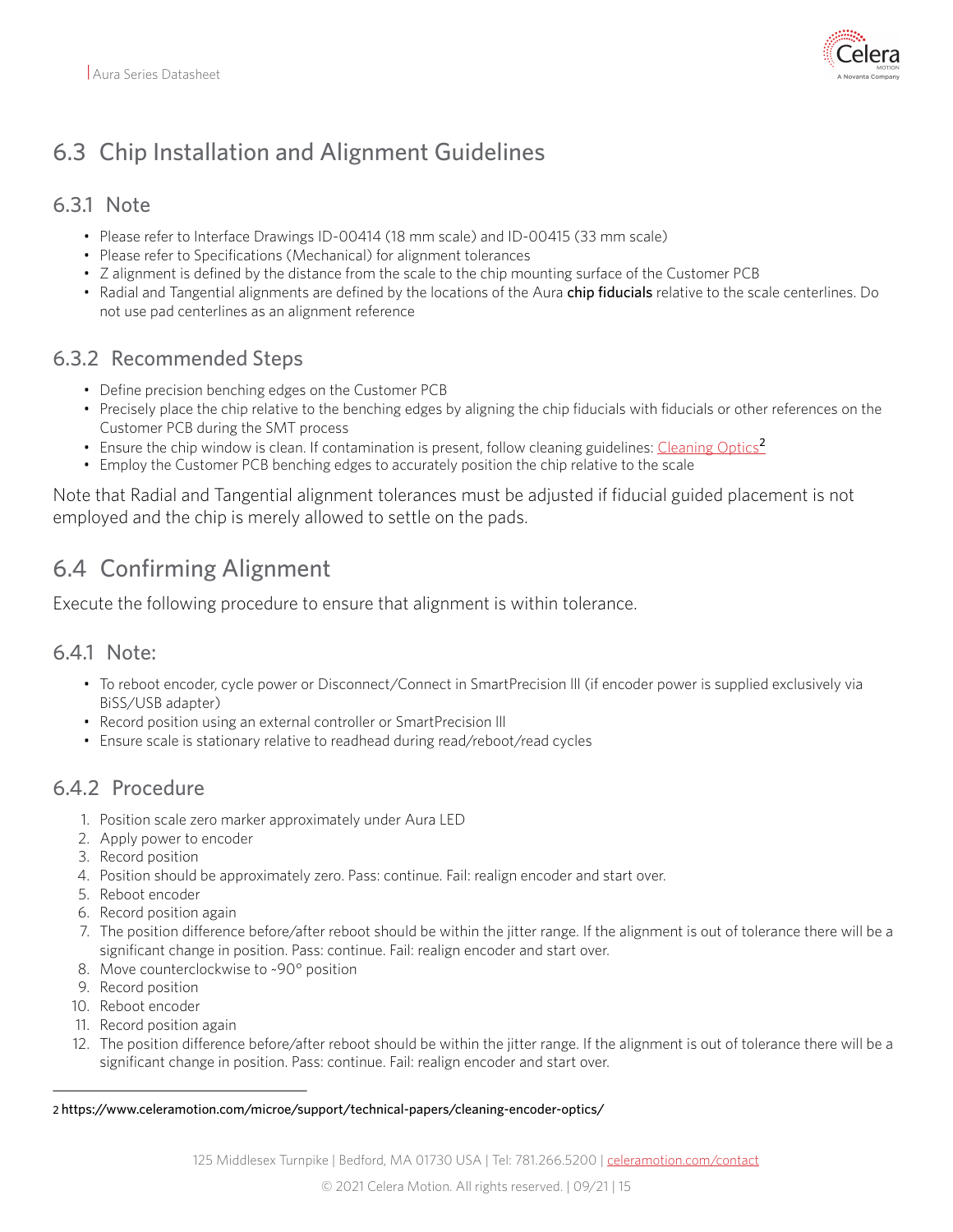

- 13. Move back to zero position (approximately is sufficient)
- 14. Reboot encoder
- 15. Move counterclockwise to ~180° position
- 16. Record position
- 17. Reboot encoder
- 18. Record position again
- 19. The position difference before/after reboot should be within the jitter range. If the alignment is out of tolerance there will be a significant change in position. Pass: continue. Fail: realign encoder and start over.
- 20. Move back to zero position (approximately is sufficient)
- 21. Reboot encoder
- 22. Move counterclockwise to ~270° position
- 23. Record position
- 24. Reboot encoder
- 25. Record position again
- 26. The position difference before/after reboot should be within the jitter range. If the alignment is out of tolerance there will be a significant change in position. Pass: procedure complete, encoder aligned correctly. Fail: realign encoder and start over.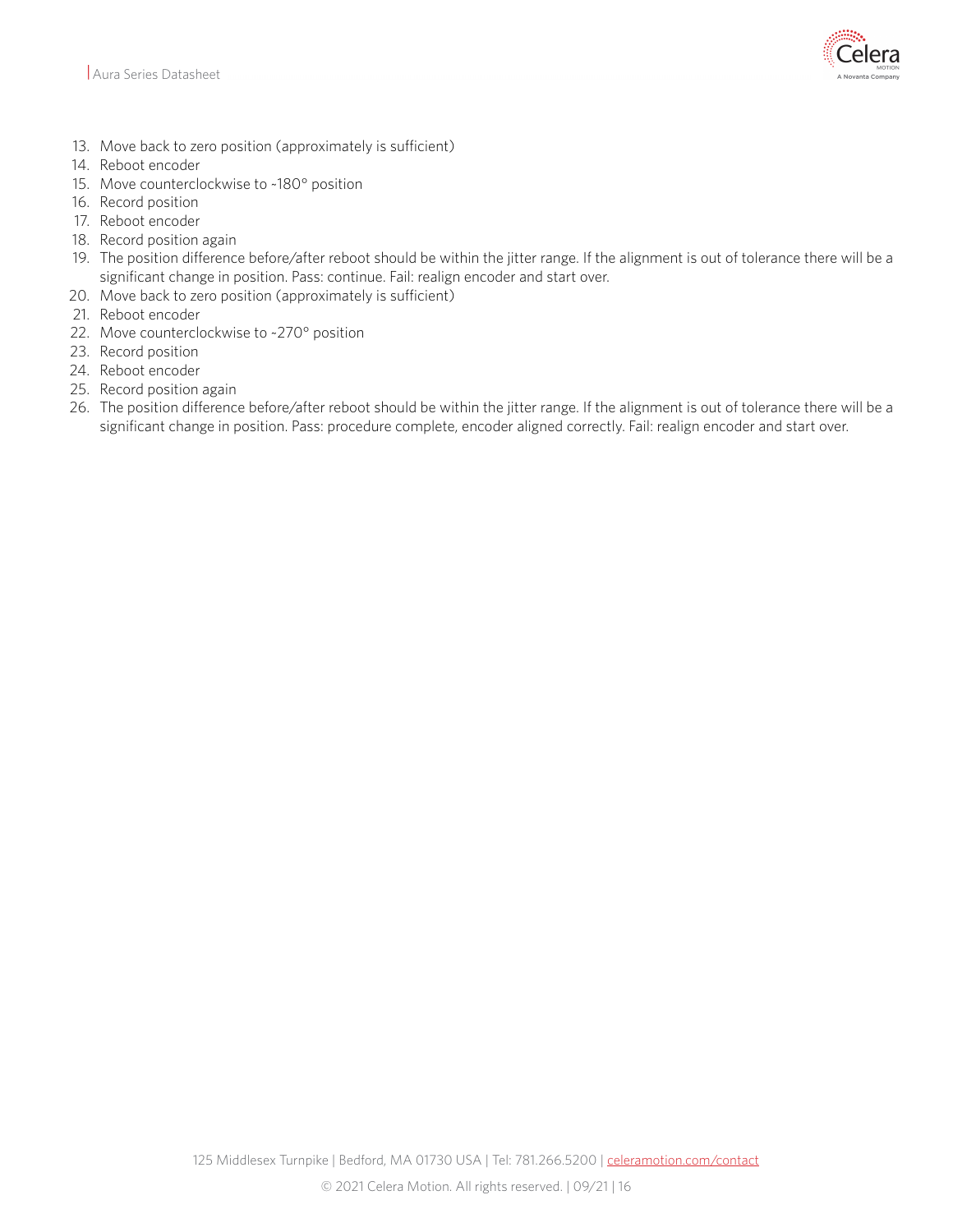

# <span id="page-16-0"></span>7 Evaluation Board

#### <span id="page-16-1"></span>7.1 Overview

The Evaluation Board can be used to mount, test, and evaluate the performance of the Aura chip.

NOTE: The Evaluation Board is in the beta stage of release.



- $\cdot$  27.1 x 24.2 x 4.1 mm
- I/O support for BiSS, SPI, ABZ, and SSI
- User selectable BiSS/SPI
- User selectable single-ended or differential SPI
- Precision benching edges for ease of installation
- Error/Warning LED
- BiSS-USB cable

### <span id="page-16-2"></span>7.2 Mounting

Please refer to Interface Drawing for the relevant scale.

Be sure to observe the datums A, B, and C shown in the figures when installing the evaluation board. The mechanical attachment of the evaluation board into your assembly should not intrude beyond the areas designated as "Mounting Pad".

Where possible, install the scales in an inverted or vertical position to minimize accumulation of dust. Ensure scale and sensor glass are free of contamination. If contamination is present, follow cleaning guidelines: [Cleaning Optics](https://www.celeramotion.com/microe/support/technical-papers/cleaning-encoder-optics/)<sup>3</sup>

<sup>3</sup> https://www.celeramotion.com/microe/support/technical-papers/cleaning-encoder-optics/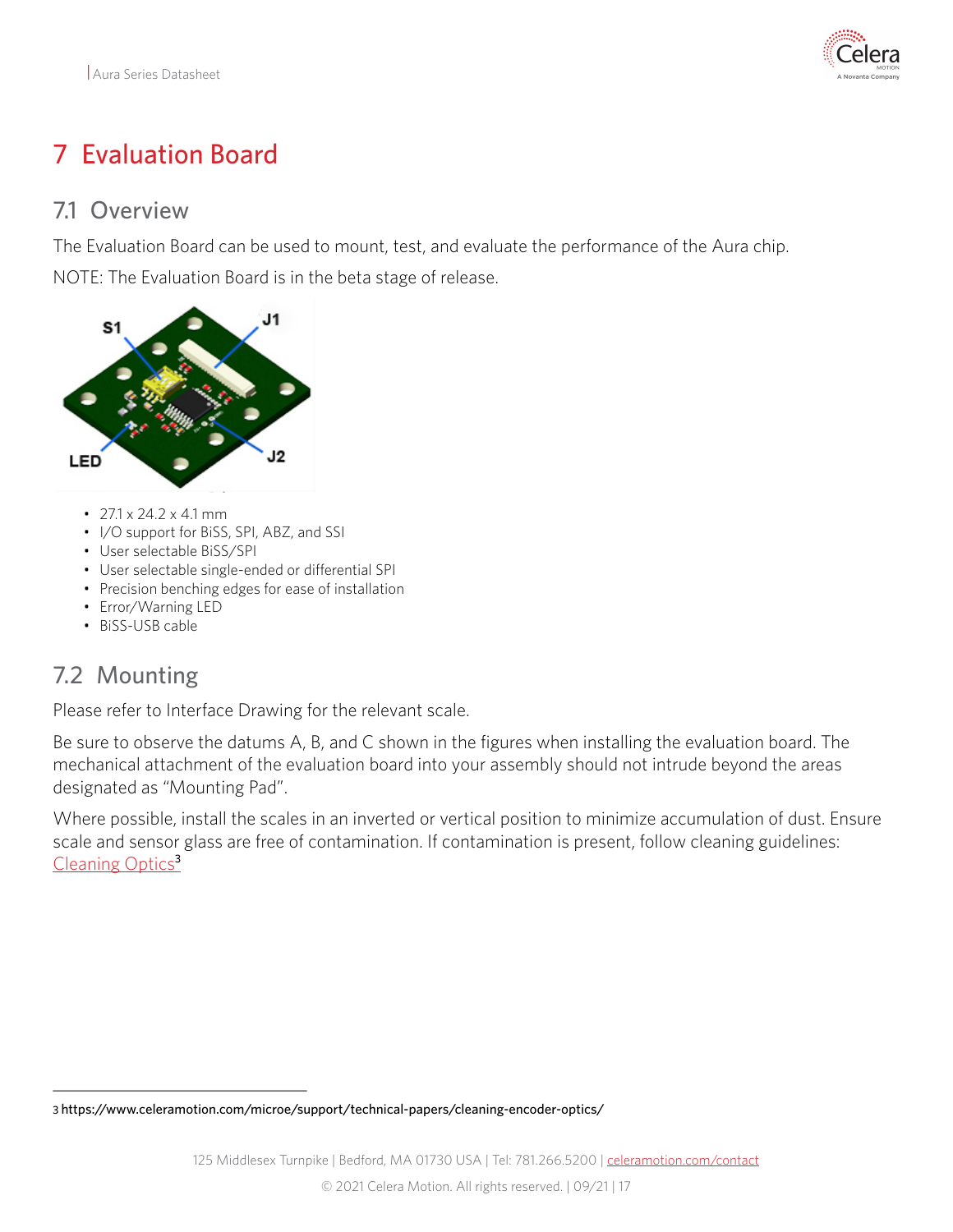

## <span id="page-17-0"></span>7.3 Electrical Interface

#### <span id="page-17-1"></span>7.3.1 J1 (JST SM20B-XSRS-ETB)

| Pin            | Function        | Pin    | Function        |
|----------------|-----------------|--------|-----------------|
| $\mathbf{1}$   | SCLK/MA+        | 11     | $SPI_CS-$       |
| $\overline{2}$ | SCLK/MA-        | 12     | $5\,\mathrm{V}$ |
| $\mathfrak{Z}$ | GND             | 13     | $A+$            |
| $\overline{4}$ | MISO/SLO+       | 14     | $A-$            |
| 5              | MISO/SLO-       | 15     | GND             |
| $\epsilon$     | GND             | 16     | $B+$            |
| $\overline{7}$ | MOSI/SLI+       | $17\,$ | $\mathsf B$ -   |
| $\,8\,$        | MOSI/SLI-       | 18     | GND             |
| $\mathcal{G}$  | $5\,\mathrm{V}$ | 19     | $\mathsf{Z}+$   |
| $10\,$         | $SPLCS+$        | 20     | $Z\text{-}$     |

#### <span id="page-17-2"></span>7.3.2 J2 (Solder)

For connection of external 5V.

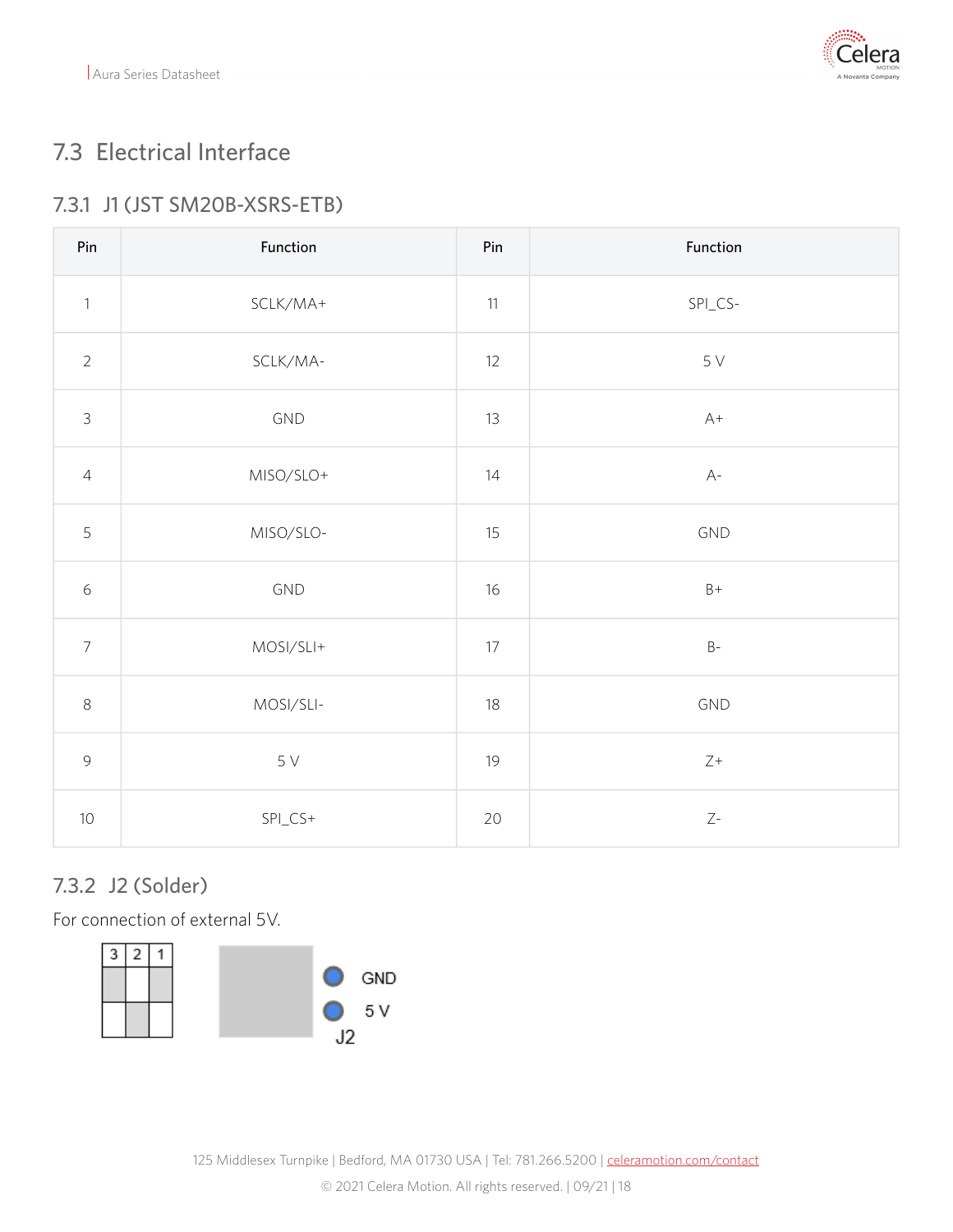

## <span id="page-18-0"></span>7.4 Hardware Configuration Switch S1

| Position                  | On                                                 | Off                               |  |
|---------------------------|----------------------------------------------------|-----------------------------------|--|
| 1                         | USB 5V (J1)                                        | External 5V (J2)                  |  |
| $\overline{2}$            | Differential SCLK, MISO, MOSI, CS                  | Single Ended SCLK, MISO, MOSI, CS |  |
| 3                         | SPI                                                | <b>BiSS</b>                       |  |
| J1<br>3<br>2<br>OFF<br>ON | Switch settings for SmartPrecision III<br>(USB 5V) |                                   |  |

### <span id="page-18-1"></span>7.5 Status LED

The LED is three-color driven by GPIO pins mapped to error and warning status bits.

| Error | Warning | <b>LED Color</b> |
|-------|---------|------------------|
| No    | No      | Green            |
| Yes   | No      | Red              |
| No    | Yes     | Yellow           |
| Yes   | Yes     | Red              |

See SmartPrecision lll for details on errors and warnings.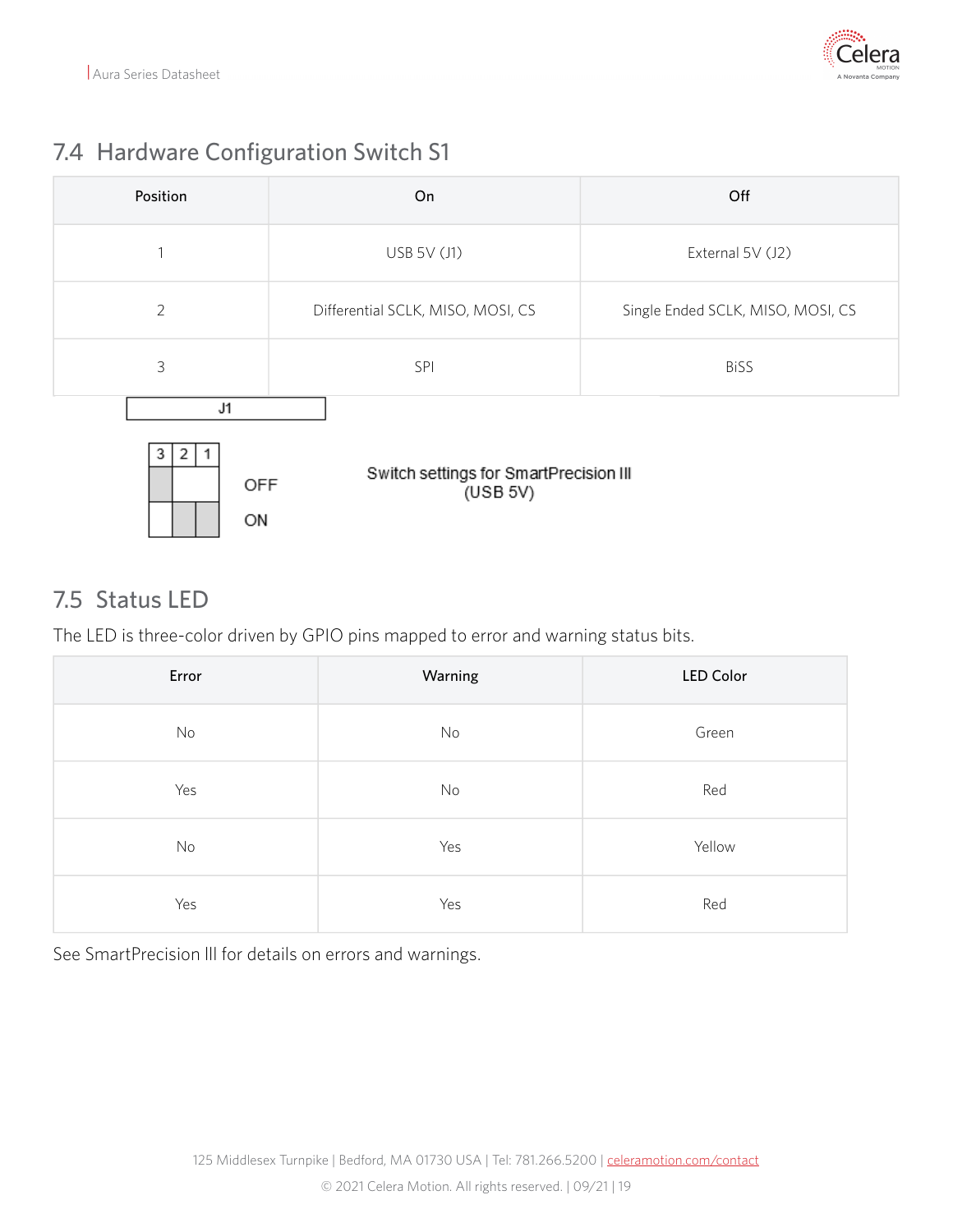

# <span id="page-19-0"></span>8 SmartPrecision III

#### <span id="page-19-1"></span>8.1 Overview

- Misalignment compensation
- Gain, Offset and Phase calibration
- Angle Plot and Strip Plot viewer
- Data save capabilities for characterization and analysis
- Eccentricity compensation

#### <span id="page-19-2"></span>8.2 Prerequisites

- 1. Win10 (64 bit) PC
- 2. BiSS-USB converter and cable: IC Haus, <https://www.ichaus.de/MB5U>
- 3. MB5U Driver-6.2\_libusb1.0.21 installed on PC
- 4. Aura Carrier Board mounted to scale
- 5. Cable from Carrier Board to BiSS-USB converter
- 6. Aura must be in BiSS or SSI mode

Ensure that the USB 2.0 computer output can supply the standard 500 mA. If a suitable USB port is not available, external 5V must be provided.

For rapid prototyping, consult your sales representative for an Evaluation Board and BiSS-USB cable. Ensure that the switch settings are as described in Evaluation Board.

## <span id="page-19-3"></span>8.3 Quick Start

#### CONVENTION: Connect - click Connect *button* [Settings] - click Settings *tab*

- 1. Connect Carrier Board or Evaluation Board to MB5U adapter and MB5U adapter to PC
- 2. Download SmartPrecision III installer from [Get Software](https://go.celeramotion.com/SmartPrecisionIII)<sup>4</sup>
- 3. Run installer and launch SmartPrecision lll application
- 4. Three windows should be visible: Setup Tool, Strip Plot, Angle Plot
- 5. **Connect** (Setup Tool window)
- 6. Start Polling (Setup Tool window)
- 7. Move scale relative to sensor and observe position (degrees and raw counts) in Angle Plot
- 8. Rotate through 360° and ensure there are no faults or warnings

### <span id="page-19-4"></span>8.4 Aura Status

[Encoder Status] displays similar status (Position, Error, Warning) to Angle Plot with the addition of:

- Chip ID an identifier useful when recording a CSV file
- Eccentricity measured eccentricity (10  $\mu$ m resolution) after Eccentricity Calibration

See chart below for Error/Warning descriptions and corrective action.

<sup>4</sup> https://go.celeramotion.com/SmartPrecisionIII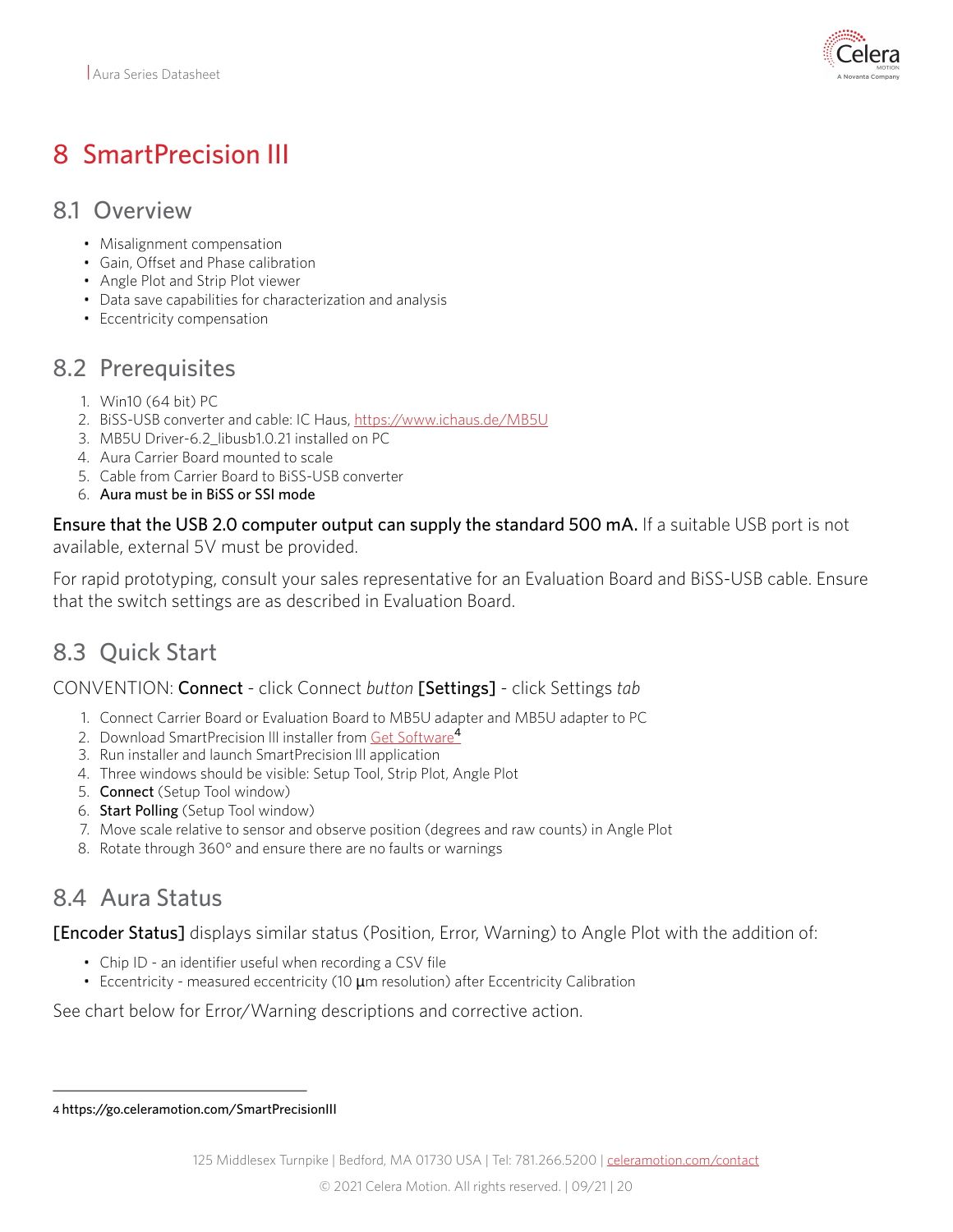

| Error/Warning | Description            | Solution                                           |
|---------------|------------------------|----------------------------------------------------|
| Warning       | Not Ready              | Wait until startup complete                        |
| Warning       | Under-Temperature      | Check ambient temperature                          |
| Warning       | Over-Temperature       | Check ambient temperature                          |
| Error         | No Scale               | Install on scale and verify in alignment tolerance |
| Error         | Detector Saturated     | Eliminate strong ambient light                     |
| Error         | Low Voltage            | Increase supply voltage, check current rating      |
| Error         | Initialization Timeout | Faulty unit, return to factory                     |
| Error         | <b>EEPROM Failure</b>  | Faulty unit, return to factory                     |

## <span id="page-20-0"></span>8.5 SmartPrecision lll Settings

#### [Settings]

- Set communication port
- Define windows launched at startup
- Window Launch Now functions
- Set Angle Plot persistence (default 2000). To see the effect of lower persistence (say 100): close Angle Plot, set to 200, launch Angle Plot
- Reset defaults for parameters, startup display and window sizes

## <span id="page-20-1"></span>8.6 Configuration

#### [Configuration]

At startup Smart Precision lll reads the the Aura configuration. Four parameters can be changed:

- Scale ID From the factory, Aura is configured for a specific scale. The configured chip has a specific part number. It is possible to use a different scale by reconfiguring the Scale ID. The Scale ID can be found on the Scale Drawing. Note that changing the Scale ID effectively changes the chip part number. *Reconfiguring the Scale ID must be approved by Celera Motion. Failure to do so will void the warranty.*
- Resolution The resolution can be reduced to shorten latency if the configured resolution is higher than required. Note that Position Noise is specified as <1 LSB at the preconfigured resolution. If the resolution is increased to 22 bits (x4), the Position Noise would be < 4th LSB at that resolution.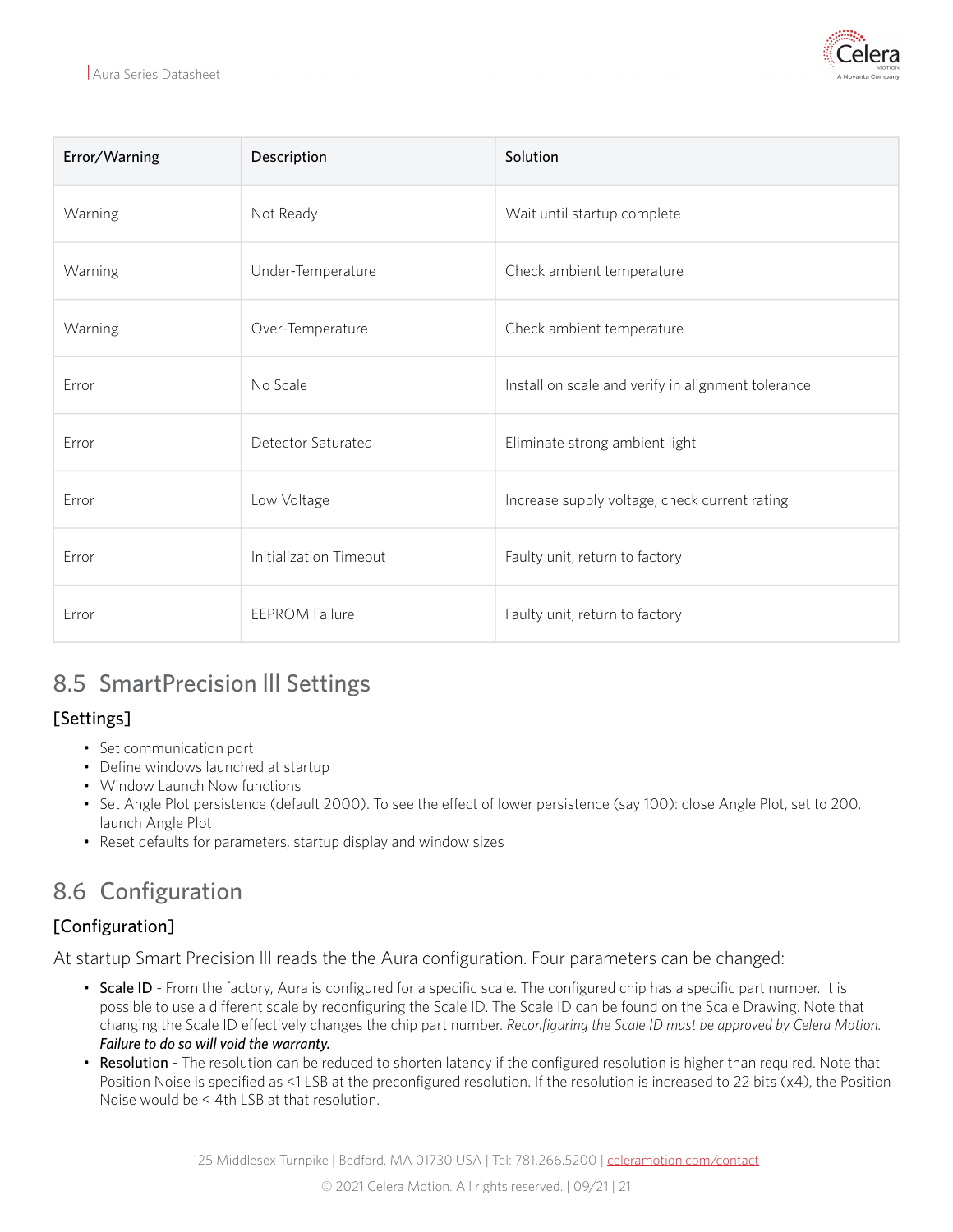

- Counts per Revolution The resolution of the ABZ incremental output can be changed up to a maximum of the programmed resolution. Note that a "count" is defined as a transition on A or B.
- BiSS/SSI Communications Aura is preconfigured for BiSS communication. SmartPrecision III communicates with Aura via BiSS. If Aura is reconfigured to SSI, the chip will remain in BiSS mode until power is cycled.

Stop Polling (if polling is active) to access the following Configuration function buttons:

Read Encoder - read Aura chip configuration

Save File - save configuration as .acf file

Load File - load previously saved configuration file

Write Encoder - store configuration in Aura EEPROM

#### <span id="page-21-0"></span>8.7 Set Position to Zero

To define the current position as zero absolute position:

- 1. Stop Polling (if polling is active)
- 2. Zero Position

Note that the Angle Plot indicator is set to the 3 o'clock position.

#### <span id="page-21-1"></span>8.8 Record Data in CSV File

#### <span id="page-21-2"></span>8.8.1 Configure CSV File Content

#### [CSV Fields]

To select a field for CSV recording:

- 1. Click field in Available Fields
- 2. >>Add

To deselect a field:

- 1. Click field in Selected Fields
- 2. <<Remove

The selected fields will be placed in columns in the CSV file in the order seen in Selected Fields. To change the order click a field then Move Up or Move Down.

The number of samples taken can be defined in Record Count. The sampling rate is 60 Hz so a Record Count of 3600 would yield 1 minute of data sampling and recording. Note that setting Record Count to zero will disable the CSV record buttons.

#### <span id="page-21-3"></span>8.8.2 Create a CSV File and Record

- 1. New CSV File
- 2. Define file name, location, Save
- 3. Record CSV and observe Record Count
- 4. Close CSV File when count complete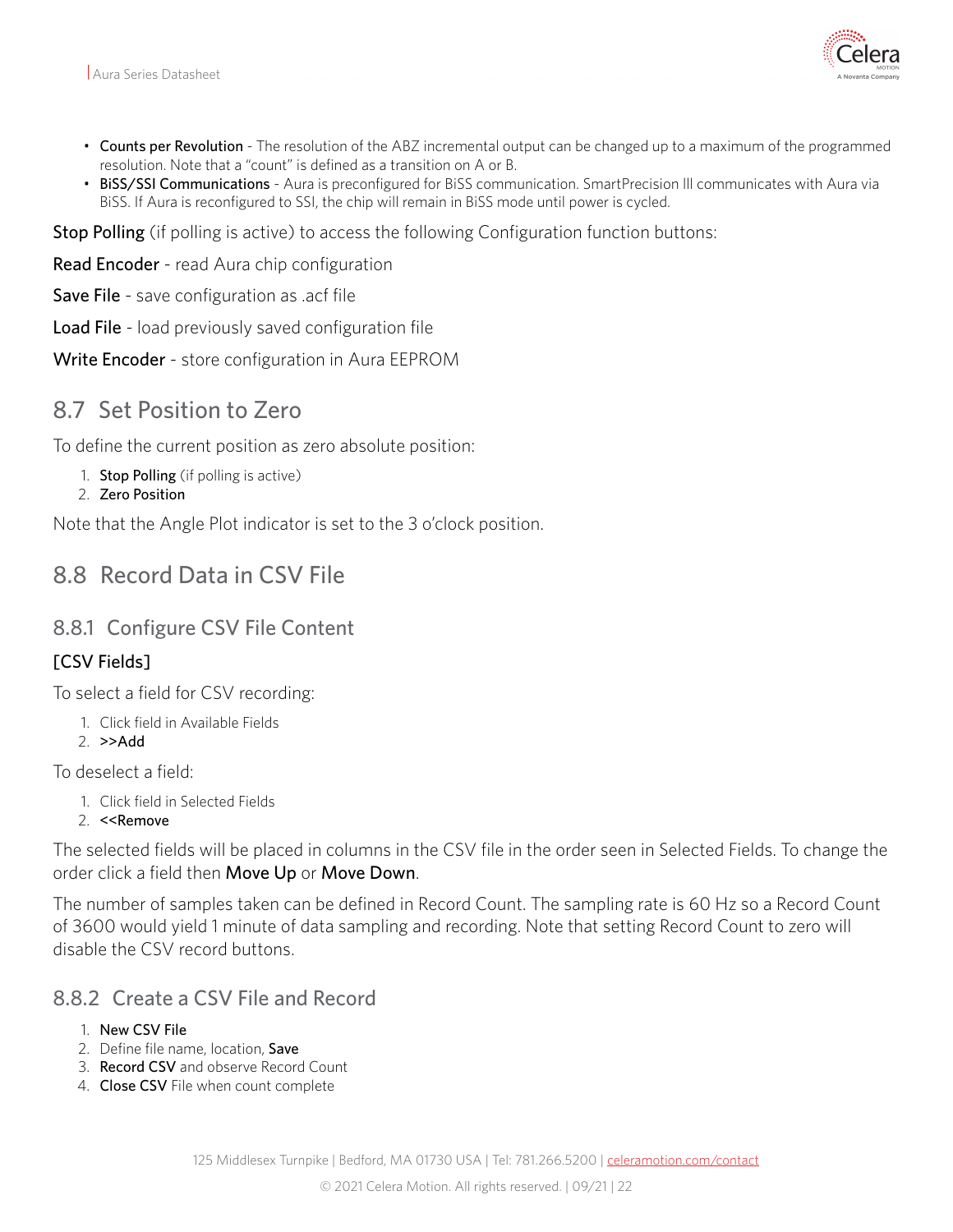

Note that its is possible to pause the recording - Pause CSV. Record CSV will resume and another recording of Record Count length will be appended. Similarly another recording can be appended to a completed recording before the file is closed (repeat Step 3 above).

#### <span id="page-22-0"></span>8.9 Strip Plot Configuration

#### [Strip Plot Fields]

To select a field for display:

- 1. Click field in Available Fields
- 2. >>Add

To remove a field from the plot:

- 1. Click field in Selected Fields
- 2. <<Remove

The strip plot has two Y-axes on the left/right sides of the plot. This makes it possible to assign fields with similar value ranges to a specific axis. For example, Sine (+1 to -1) and ErrorState (0 to 1) could be assigned to the left axis and AngleDegrees (0 to 360) assigned to the right axis. Check the field in Selected Fields to assign to the left axis. Note that that when a field is removed from Selected Fields, the axis assignment is retained.

To configure Y-axes:

- 1. Set Y-axis Ranges
- 2. Set min/max values
- 3. Set display interval
- 4. OK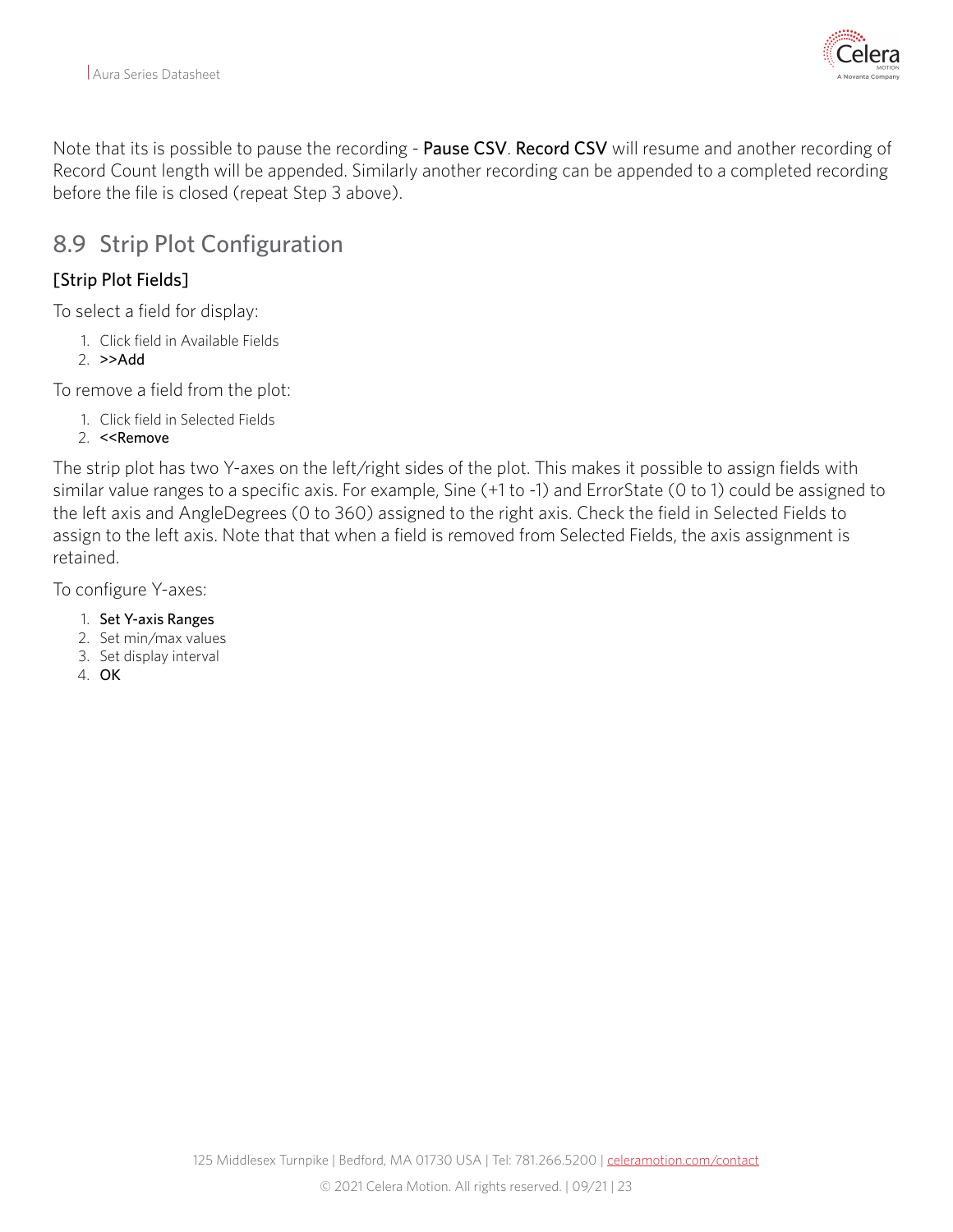

# <span id="page-23-0"></span>9 Calibration

Calibration of the digital and analog signals is required to meet the accuracy specification and guarantee the stated alignment tolerances. This calibration should be done at constant speed. 300 RPM is recommended to minimize the time of the calibration routine, but speed should be at least 100 RPM. A manual calibration is feasible but requires special handling. Please contact a Celera Motion Applications Engineer for further support on manual calibration.

The Aura Series absolute optical encoder also offers an optional eccentricity calibration that helps to improve the accuracy of the position reading. The accuracy specification stated in the datasheet assumes an eccentricity error of 0, so for the highest accuracy possible, the eccentricity calibration should be completed. This calibration procedure requires the scale to be rotated at a constant speed of 300 RPM.

Velocity variations can compromise eccentricity calibration accuracy. A slotless motor is recommended with a high resolution feedback device and high bandwidth servo. Bearings should be high quality with minimal runout.

## <span id="page-23-1"></span>9.1 Calibration - Incremental & Absolute Tracks (Required)

A code on the absolute track defines each scale period on the incremental track. Misalignment can compromise the accuracy of the absolute position reading. Calibration compensates for this potential error.

The incremental track generates sine and cosine signals which are subsequently interpolated. The fidelity of the signals is critical to encoder accuracy. Ideal signals are: undistorted, equal in magnitude or gain, without DC offset, 90° shifted in phase. The geometry of the encoder yields signals of low distortion. Misalignment and small internal circuit variances can cause gain imbalances  $(G)$ , offsets  $(O)$  and phase  $(P)$  errors. The GOP calibration procedure compensates for these effects, improving encoder accuracy.

- 1. Stop Polling (if polling active)
- 2. Rotate scale at 300 RPM (at least 100 RPM)
- 3. Calibrate
- 4. Yes

## <span id="page-23-2"></span>9.2 Calibration - Eccentricity (Optional)

Scale mounting eccentricity and bearing runout are typically the most significant contributors to overall accuracy. The effects of scale eccentricity and repeatable bearing runout can be significantly reduced by eccentricity calibration. The procedure is an optional final calibration step. The entire procedure is repeated here for convenience.

- 1. Stop Polling (if polling active)
- 2. Rotate scale at 300 RPM
- 3. Calibrate
- 4. Yes
- 5. Yes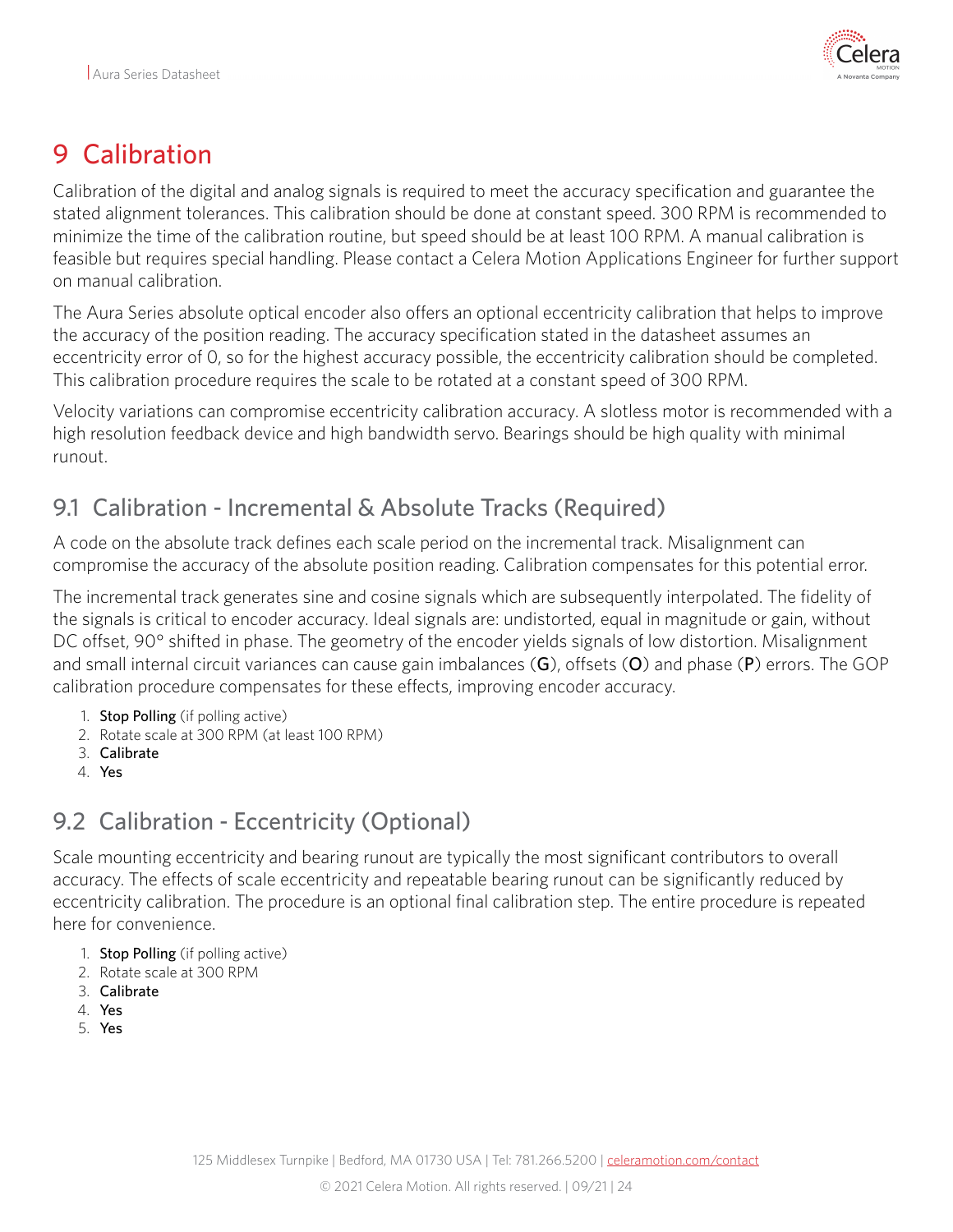

## <span id="page-24-0"></span>10 Communications

#### <span id="page-24-1"></span>10.1 BiSS-C

<span id="page-24-2"></span>10.1.1 Single Slave Operation



Aura employs a bidirectional implementation of BiSS. BiSS can incorporate a channel embedded in the operational frame for control, configuration and status. This method is initiated by the state of the master clock (CDM - Control Data Master) at the end of a data frame. The response (CDS - Control Data Slave) is embedded in subsequent frames one bit per frame. This technique is used for Aura configuration but not in operational mode.

The protocol sequence is outlined below. Note that CDS and CDM are included for completeness.



Note: green=1, blue=0, grey=0/1

- 1. Master initiates communication, clock active
- 2. ACK Acknowledge [0] slave responds on second rising clock edge, begins to compile data
- 3. SB Start [1] slave is ready to transmit data after three clocks
- 4. CDS Control Data Slave one bit of data packet transferred over multiple cycles in response to CDM
- 5. Data 18 bits
- 6. ERR Error [0 if error]
- 7. WNG Warning [0 if warning]
- 8. WC Working Counter- initialized to 0, counts each frame from 1 to 63 skipping the 0 when wrapping
- 9. CDC Cyclic Redundancy Check 6 bits
- 10. STP Stop [0] + Timeout [0]
- 11. During Stop and Timeout, Master can transmit CDM (Control Data Master) by bringing MA high or low note the slave interprets the clock state as a single control/data bit
- 12. MA & SLO [1] idle, slave ready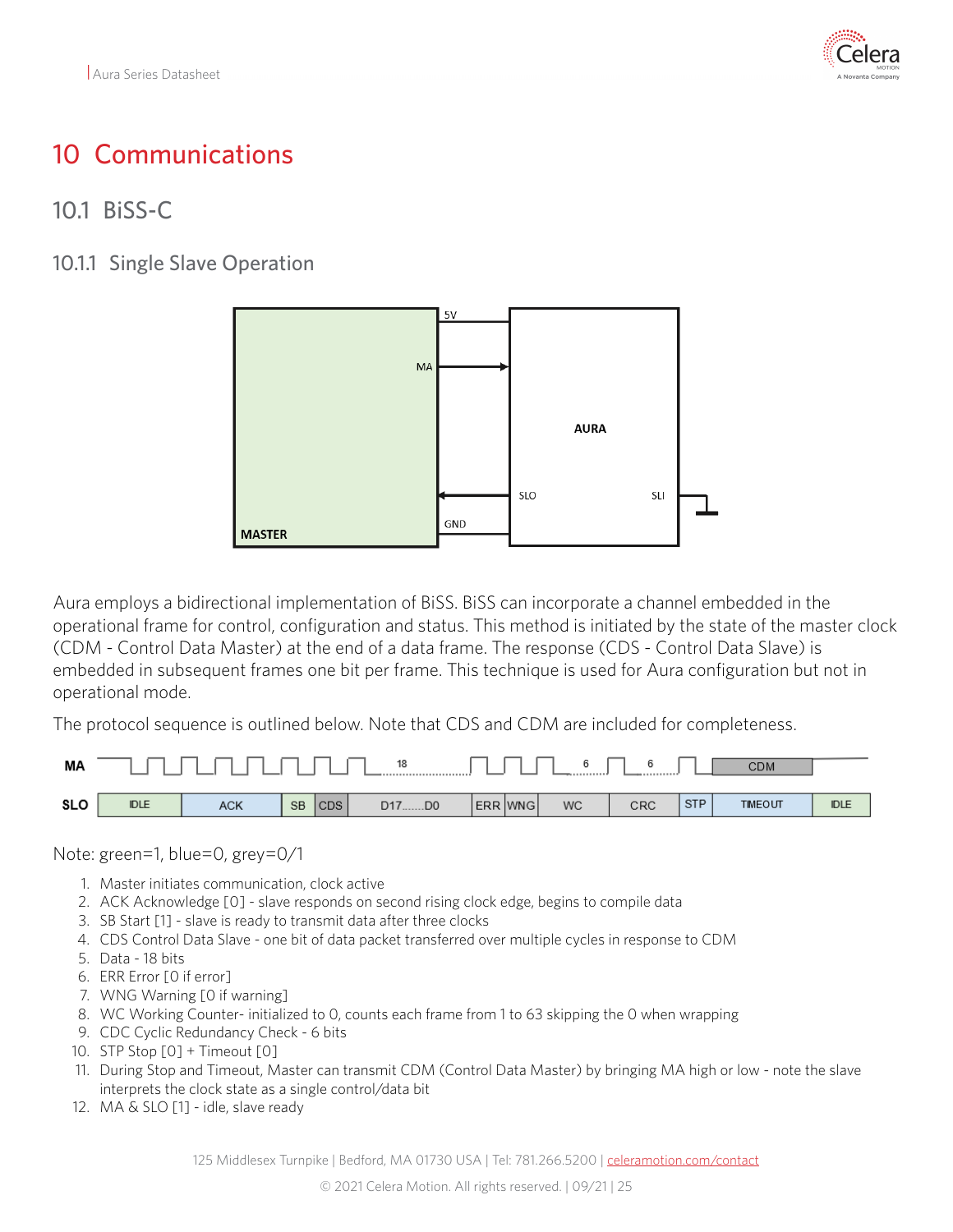

When interfacing to an Ingenia drive, set the following parameters in MotionLab3. Note that the frame size does not include ACK, Start, CDS, Stop. Protocol: BiSS-C Frame type: RAW Frame size: 32 Position bits: 18 Single turn bits: 18 Position start: 14

<span id="page-25-0"></span>10.1.2 Daisy-Chained Slave Operation



Up to eight (8) slaves can be connected in a daisy-chained configuration. Data is captured at exactly the same time on each slave. The first slave, Aura A, clocks out its data packet first while buffering the data packet from Aura B. Aura A then clocks out the buffered packet from Aura B. Note that the last slave, Aura B, must have its SLI input tied to zero.

Aura configuration is performed in single-slave mode for each slave. The slaves can then be connected in a daisy-chain. The protocol sequence is outlined below. Note that CDS and CDM are included for completeness.



Note: green=1, blue=0, grey=0/1, pink=data packet Aura A, yellow=data packet Aura B

- 1. Master initiates communication, clock active
- 2. ACK Acknowledge [0] Aura A responds on the second rising edge of MA clock. Aura A and B are latched simultaneously
- 3. SB Start [1] Aura A is ready to transmit data after three clocks
- 4. CDS Control Data Slave one bit of data packet from the addressed slave transferred over multiple cycles
- 5. Data A 18 bits
- 6. ERR Error A [0 if error]
- 7. WNG Warning A [0 if warning]
- 8. WC Working Counter A- initialized to 0, counts each frame from 1 to 63 skipping the 0 when wrapping
- 9. CDC Cyclic Redundancy Check A 6 bits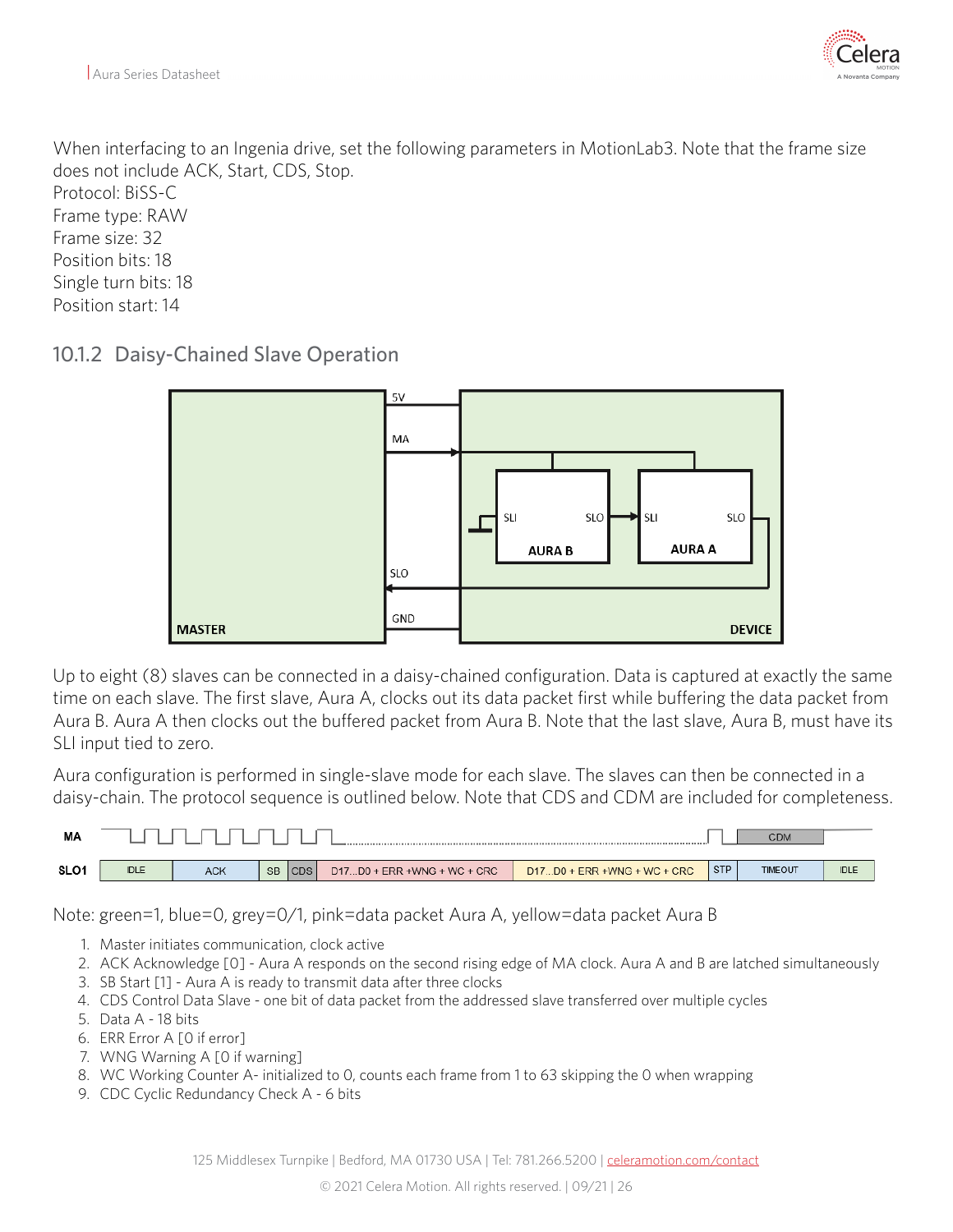- 10. Data B 18 bits
- 11. ERR Error B [0 if error]
- 12. WNG Warning B [0 if warning]
- 13. WC Working Counter B- initialized to 0, counts each frame from 1 to 63 skipping the 0 when wrapping
- 14. CDC Cyclic Redundancy Check B 6 bits
- 15. STP Stop [0] + Timeout [0]
- 16. During Stop and Timeout, Master can transmit CDM (Control Data Master) by bringing MA high or low note the slave interprets the clock state as a single control/data bit
- 17. MA & SLO A idle, slave ready

<span id="page-26-0"></span>10.2 SPI



- One operating mode Read Position
- Clock Mode idle state defined by Master: Mode 0 normally low, Mode 3 normally high
- MISO should be pulled up or down (pullup assumed in timing diagram)

| СS          |             | —≽t1   |                        |       |             | $t2-$ |             | — t5 |
|-------------|-------------|--------|------------------------|-------|-------------|-------|-------------|------|
| <b>SCLK</b> | <b>IDLE</b> |        |                        | 18    |             | 6     | <b>IDLE</b> |      |
| MOSI        | <b>IDLE</b> | OPCODE |                        |       | <b>IDLE</b> |       |             |      |
| MISO        | <b>IDLE</b> | OPCODE |                        | D17D0 | ERR WNG     | CRC   | <b>IDLE</b> |      |
|             |             |        | $13 \leftrightarrow +$ |       |             |       |             |      |

Note: green=1, blue=0, grey=0/1

- 1. Master initiates communication CS active low
- 2. Master sends Opcode (0xA6) via MOSI which slave echoes on MISO
- 3. Data 18 bits
- 4. ERR Error [0 if error]
- 5. WNG Warning [0 if warning]
- 6. CDC Cyclic Redundancy Check 6 bits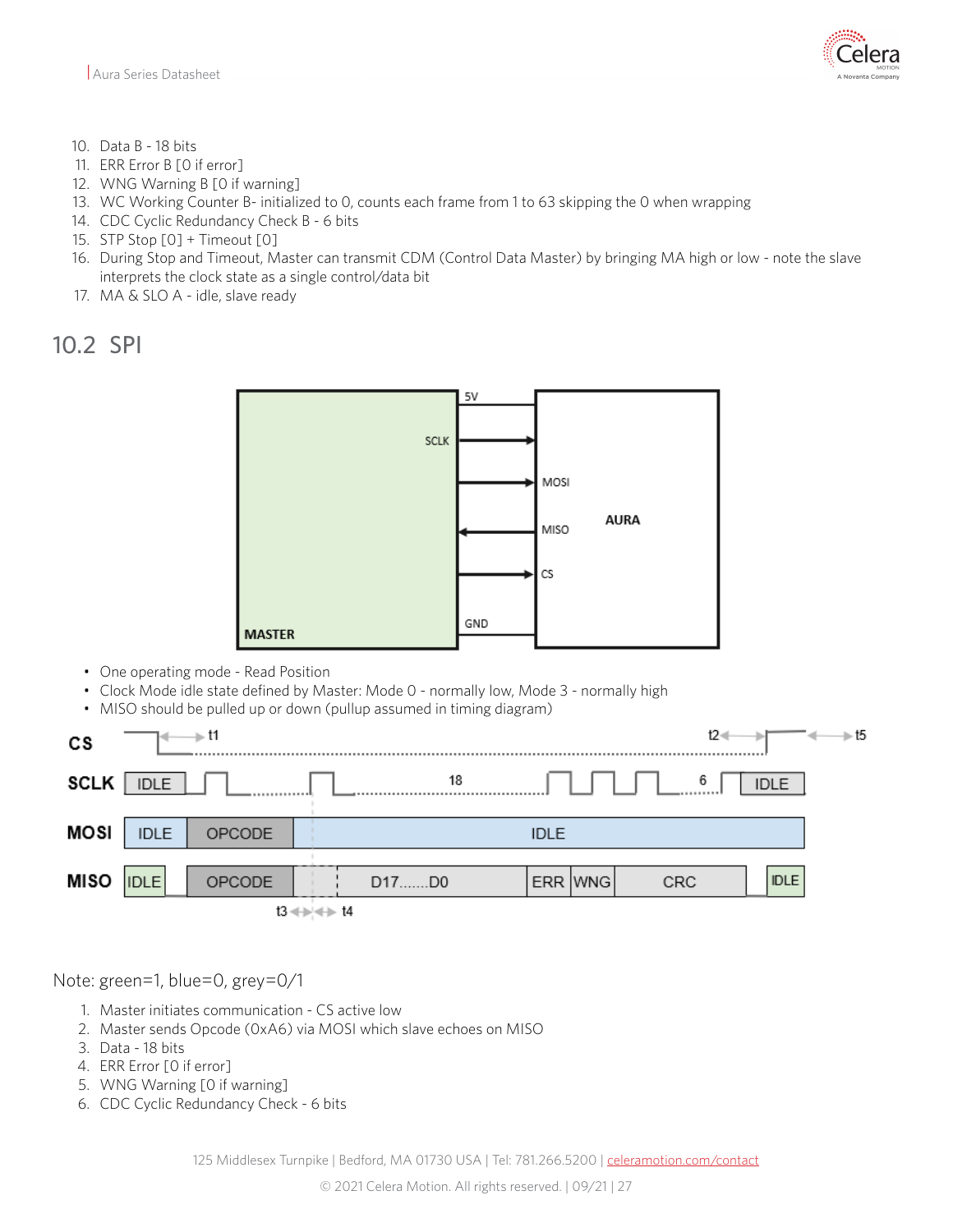

#### 7. Master terminates communication - CS inactive high

| Parameter | Description                                    | Min Value |
|-----------|------------------------------------------------|-----------|
| t1        | CS low to MA clock rising edge setup time      | 42 nsec   |
| t2        | Last MA clock rising edge to CS high hold time | 42 nsec   |
| t3        | Data setup time                                | 15 nsec   |
| t4        | Data hold time                                 | 5 nsec    |
| t5        | Dwell time between cycles                      | 200 nsec  |

### <span id="page-27-0"></span>10.3 SSI



- Unidirectional position data only, no register access
- Pure binary data
- Fixed timeout

| МA         |             | 18          |         | .         | а   |                |             |
|------------|-------------|-------------|---------|-----------|-----|----------------|-------------|
| <b>SLO</b> | <b>IDLE</b> | D17.<br>.DO | ERR WNG | <b>WC</b> | CRC | <b>TIMEOUT</b> | <b>IDLE</b> |

Note: green=1, blue=0, grey=0/1

1. Master initiates communication, clock active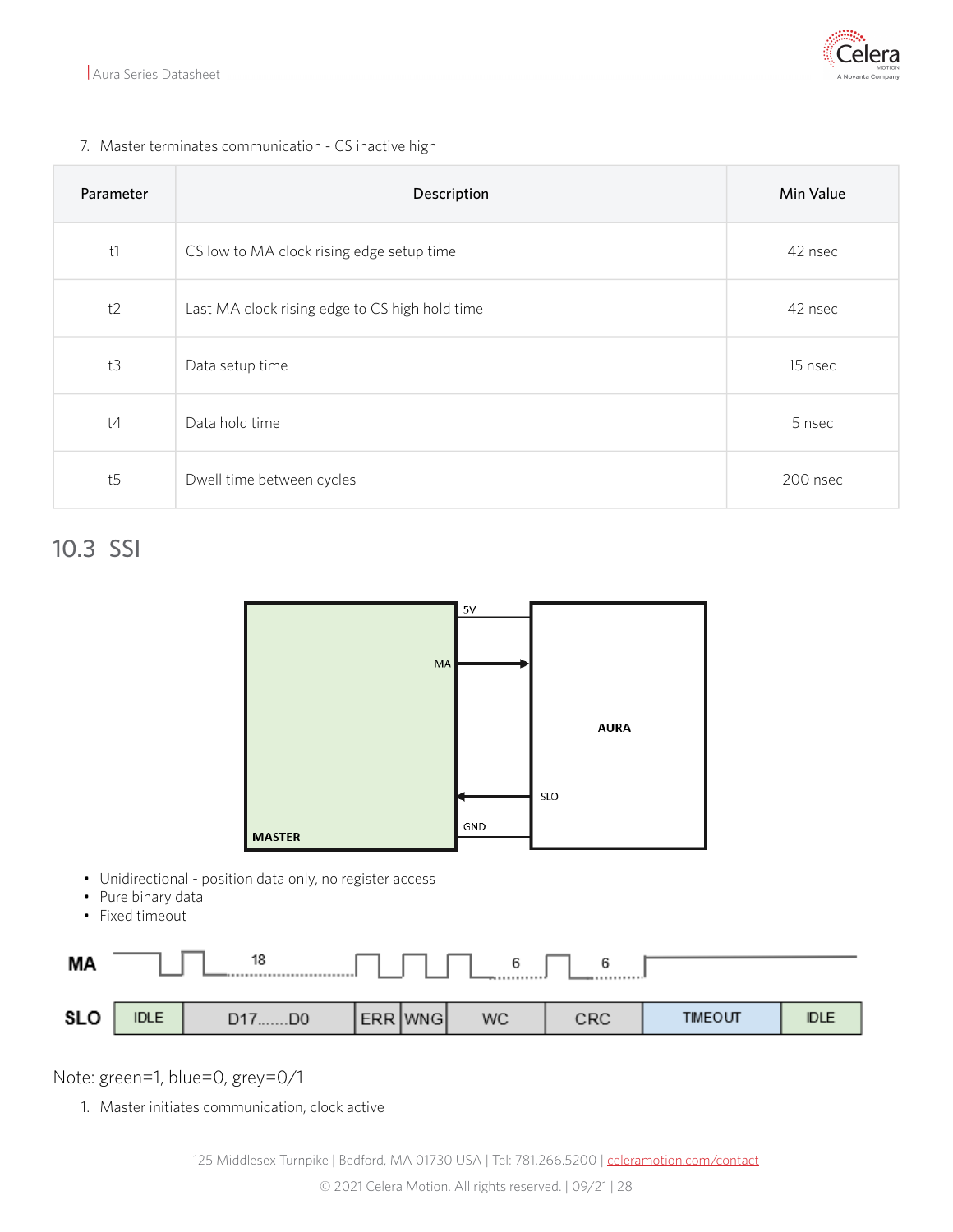

- 2. Data 18 bits
- 3. ERR Error [0 if error]
- 4. WNG Warning [0 if warning]
- 5. WC Working Counter- initialized to 0, counts each frame from 1 to 63 skipping the 0 when wrapping
- 6. CDC Cyclic Redundancy Check 6 bits
- 7. MA [1], SLO [0] fixed timeout (16 24 µsec)
- 8. SLO [1] idle, slave ready

When interfacing to an Ingenia drive, set the following parameters in MotionLab 3.

Protocol: SSI Frame type: RAW Frame size: 32 Position bits: 18 Single turn bits: 18 Position start: 14

#### <span id="page-28-0"></span>10.4 ABZ Incremental

- $\bullet$  AB = 11, Z = 0 during startup, until position found
- Index active at zero absolute position, A and B both high
- Zero AB hysteresis after a change in direction